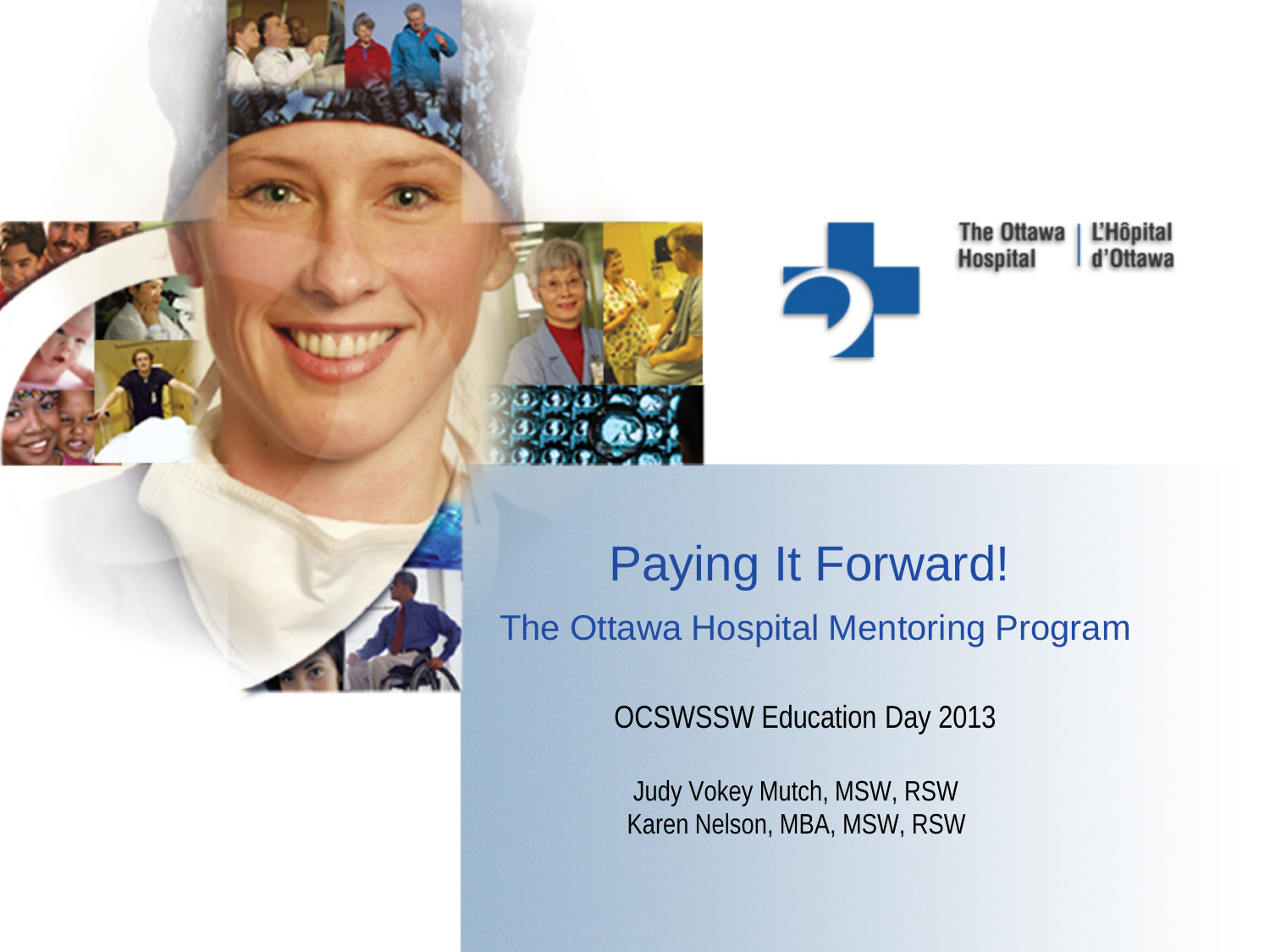## Outline of presentation



- Defining mentoring in the Social Work context
- Objectives
- Getting started
- Process
- **Criteria**
- **Contract**
- Outcomes and Evaluation
- Summary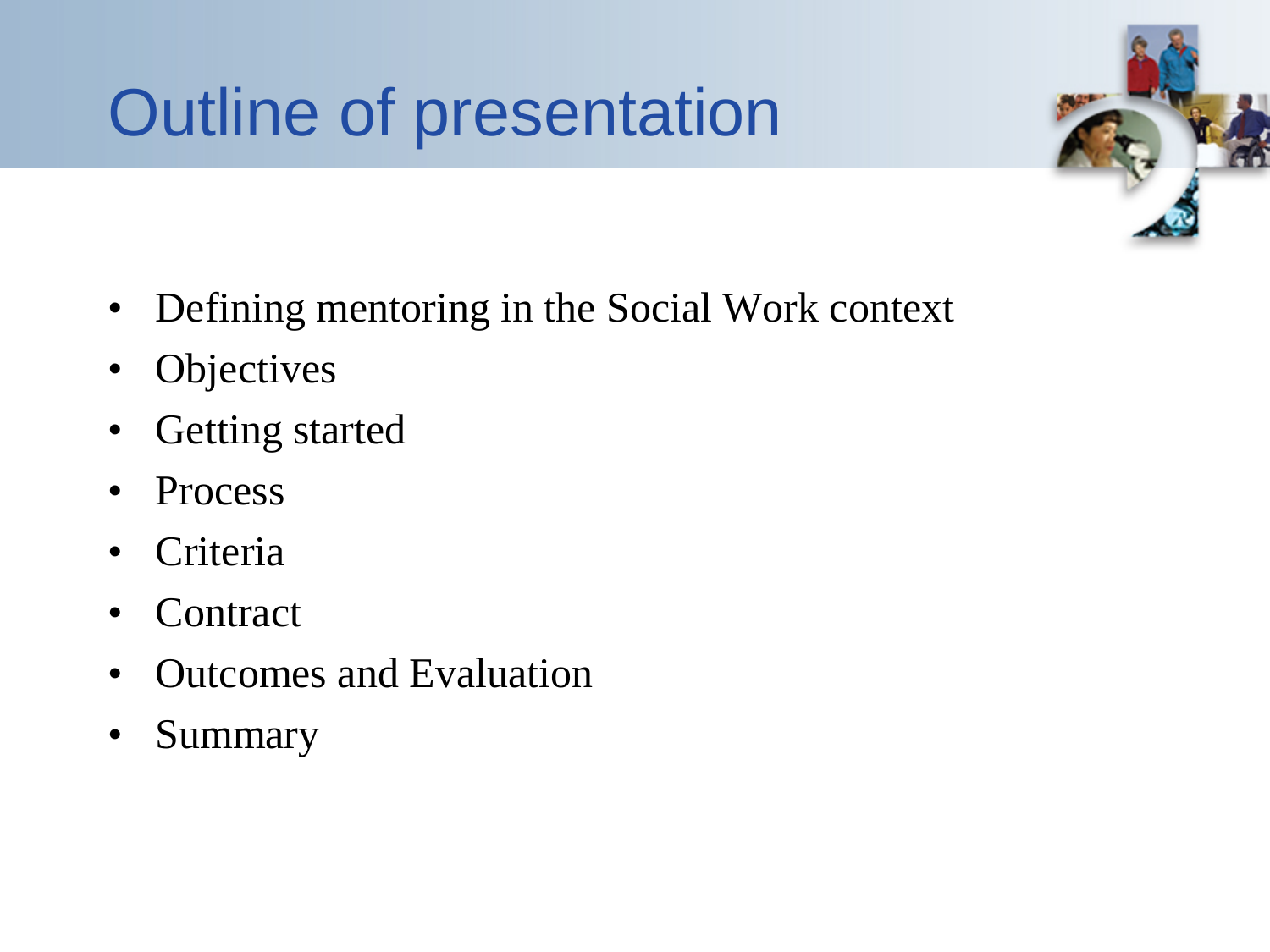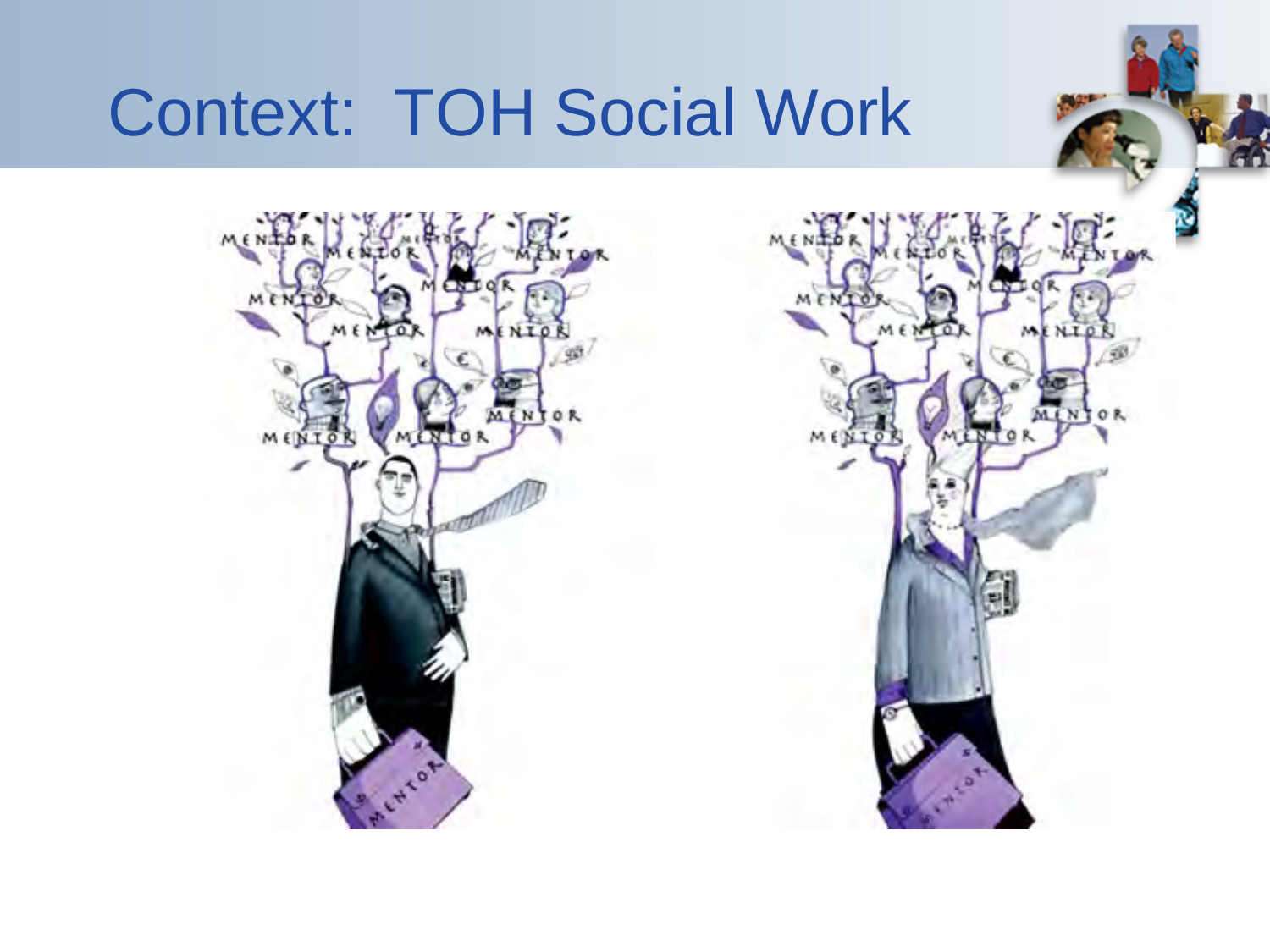## Why a mentoring program?



- Sense of belonging
- Program management and social work in hospitals (Globerman, Mackenzie Davies & Walsh, 1996; Berger et al., 1996; Globerman, White & McDonald, 2002)
- Career advancement
- Continuation of the support and teaching of supervision • Staff recruitment and retention • Healthy workplace

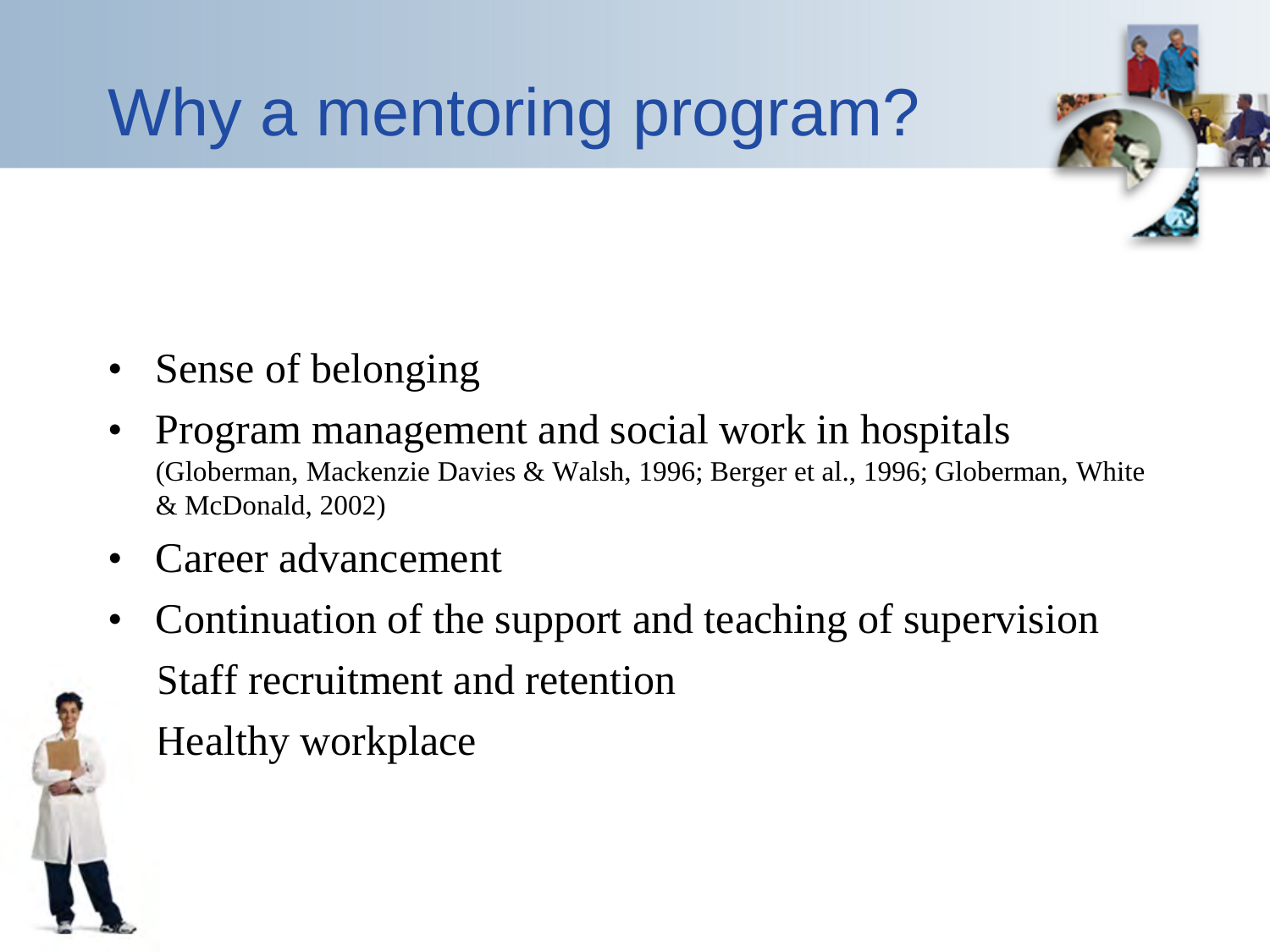#### Supervision versus Mentoring

- 
- **Supervision:** formalized activity with an evaluative component which has 3 functions:
	- 1) Administrative ensure staff meet agency objectives
	- 2) Educational/Clinical convey skills and knowledge
	- 3) Supportive increase self-awareness and reduce job stress

(Bogo & McKnight, 2009; Kadushin & Harness, 2002; Tsai, 2005)

- **Mentoring**: formalized activity which is non-evaluative which has 2 functions:
	- 1) Educational exposure to new practice areasPeer support

 2) Supportive – provides peer support, opportunity for self reflection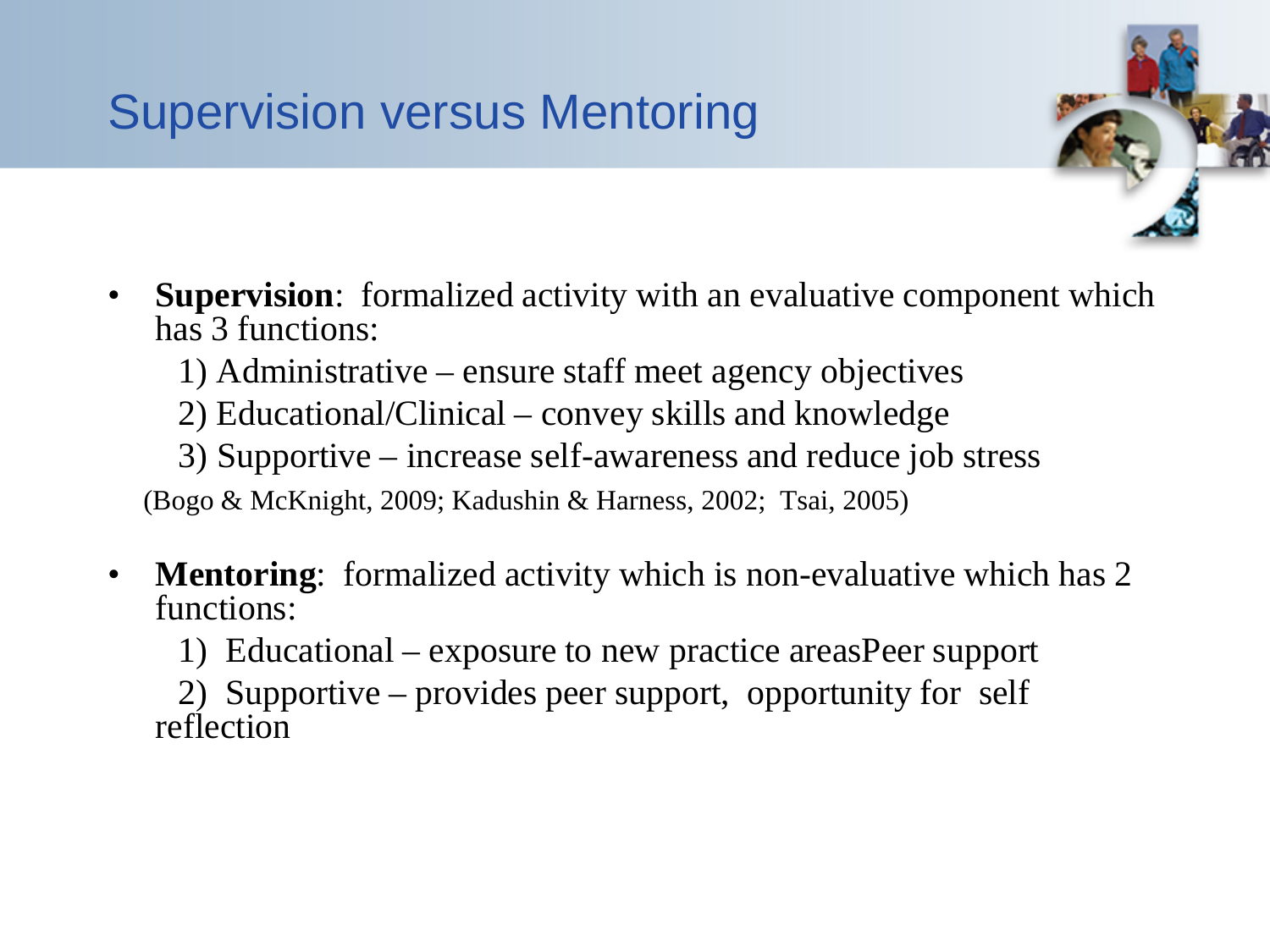#### Coaching versus Mentoring



**Coaching** 

Focus on the job not the protégé

Coach may not have direct experience in the role

• Mentoring

 Exclusively focused on goals of the mentee Non-hierarchical (Morton-Cooper & Palmer, 2000)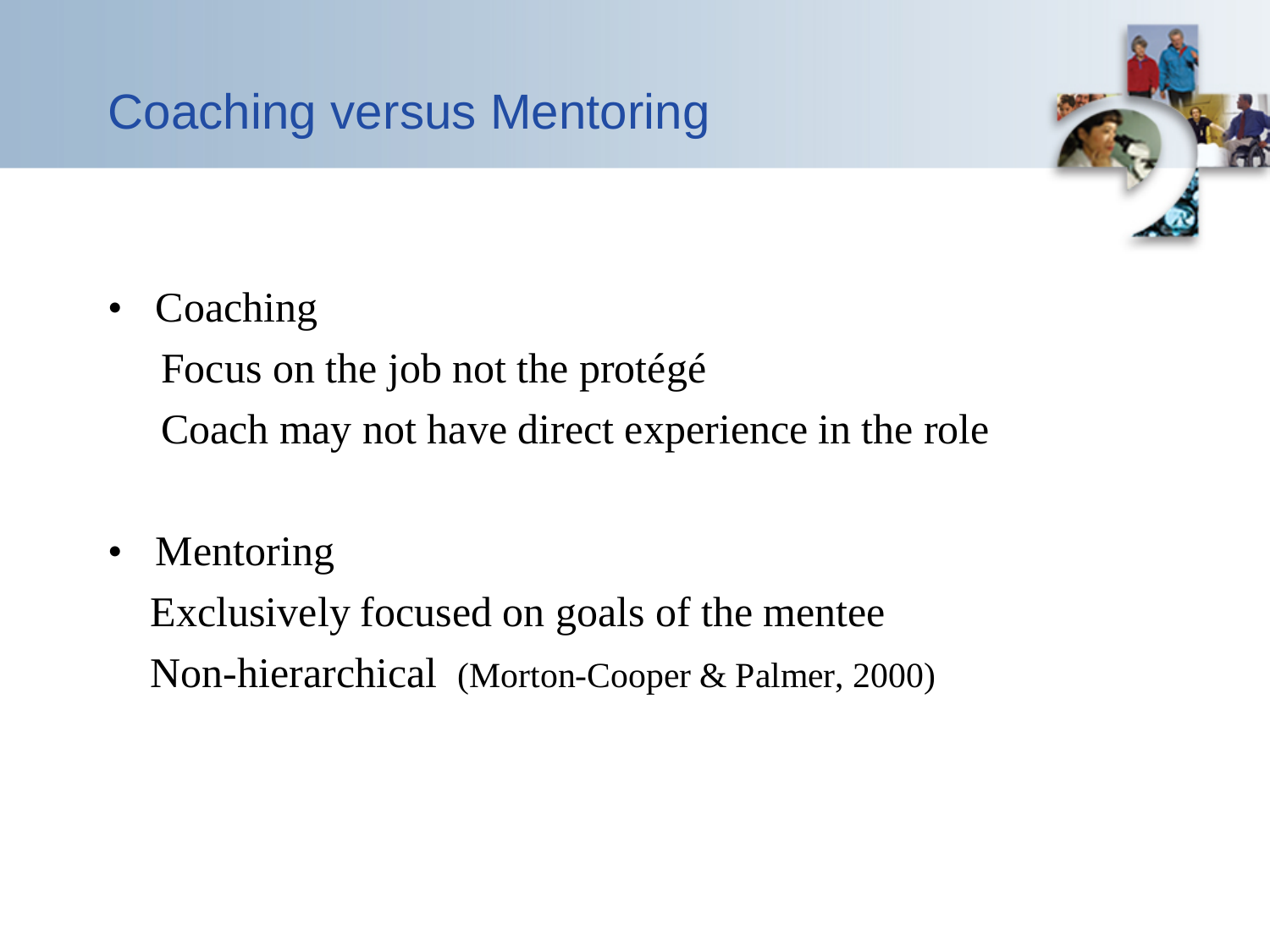## **Mentoring**



• Mentoring:

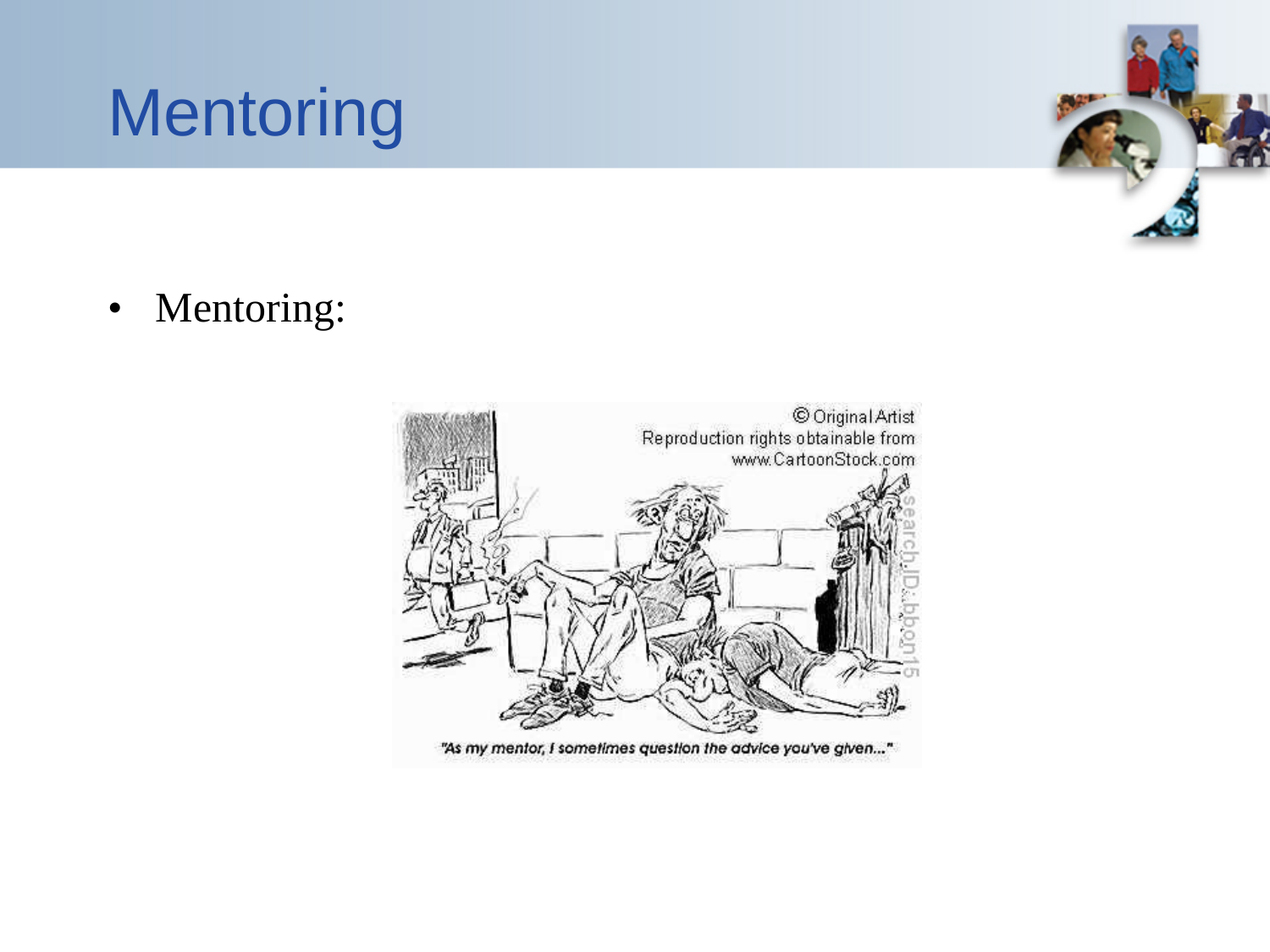



- nurture and support continual learning
- encourage professional skill building
- promote insight into practice
- provide an opportunity for self-reflection
- reduce isolation (Globerman, White & McDonald, 2002)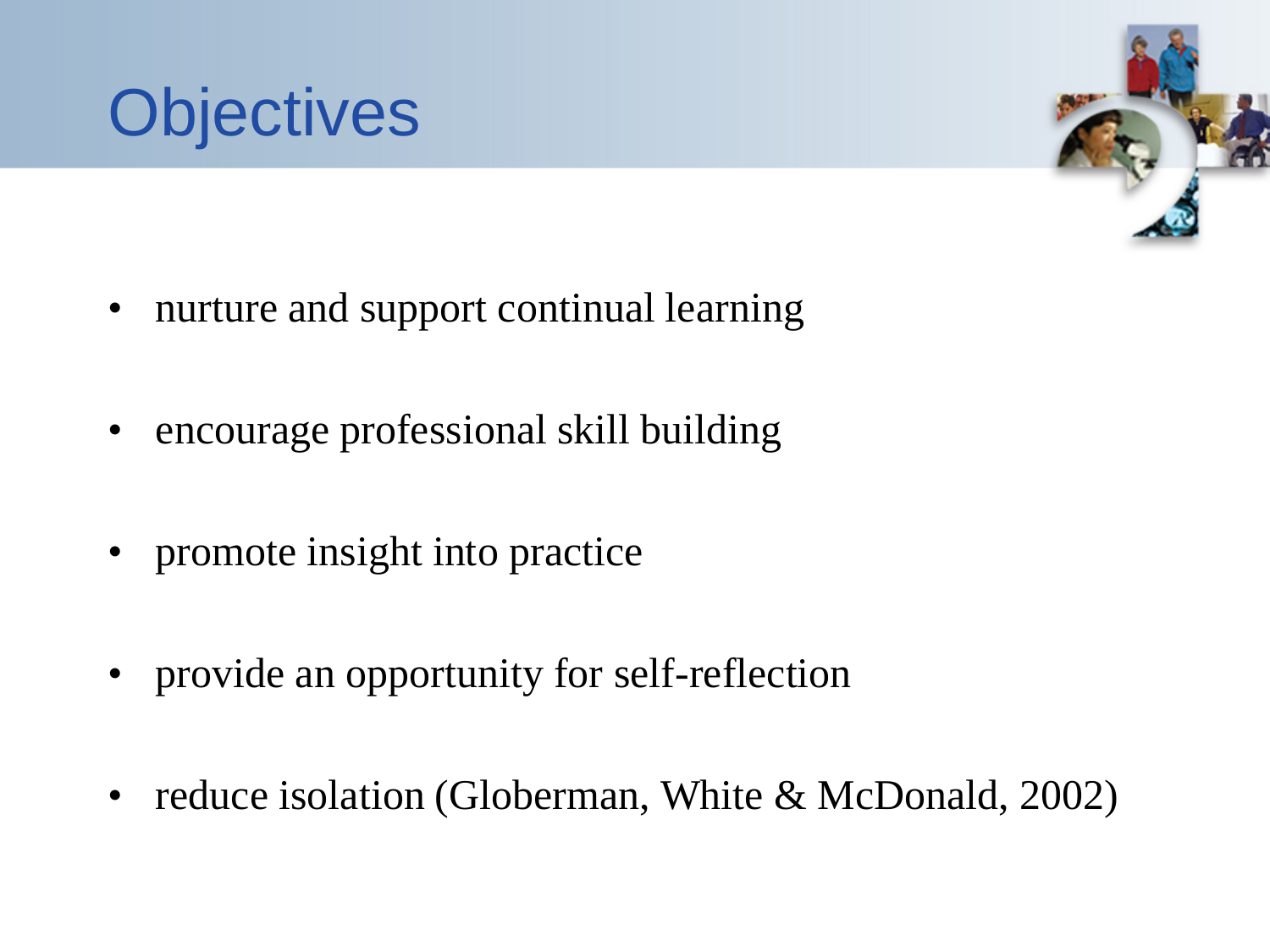#### Development and Implementation



- developed and modified to suit social workers' unique needs
- primarily for self reflection, coaching, and support and not hierarchical advancement

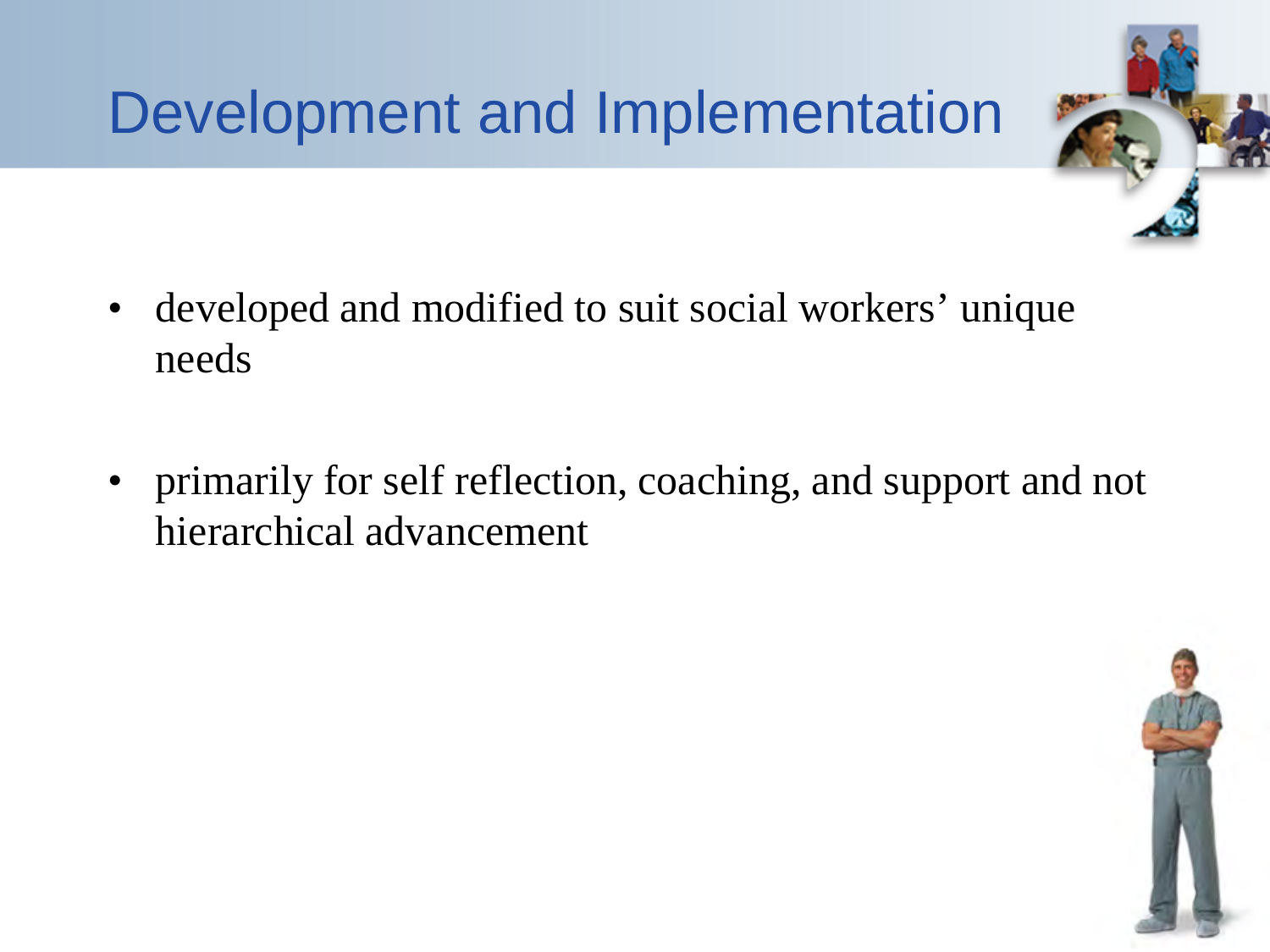## Launching the program

- 
- Staff volunteered to form a Committee to develop the program
- Importance of leaders (champions)
- Conceived and implemented by social work staff in November 2006
- Program launched with 10 matches
- Tipping point critical to success
- Over 100 TOH social workers involved in the program (over 50% of staff)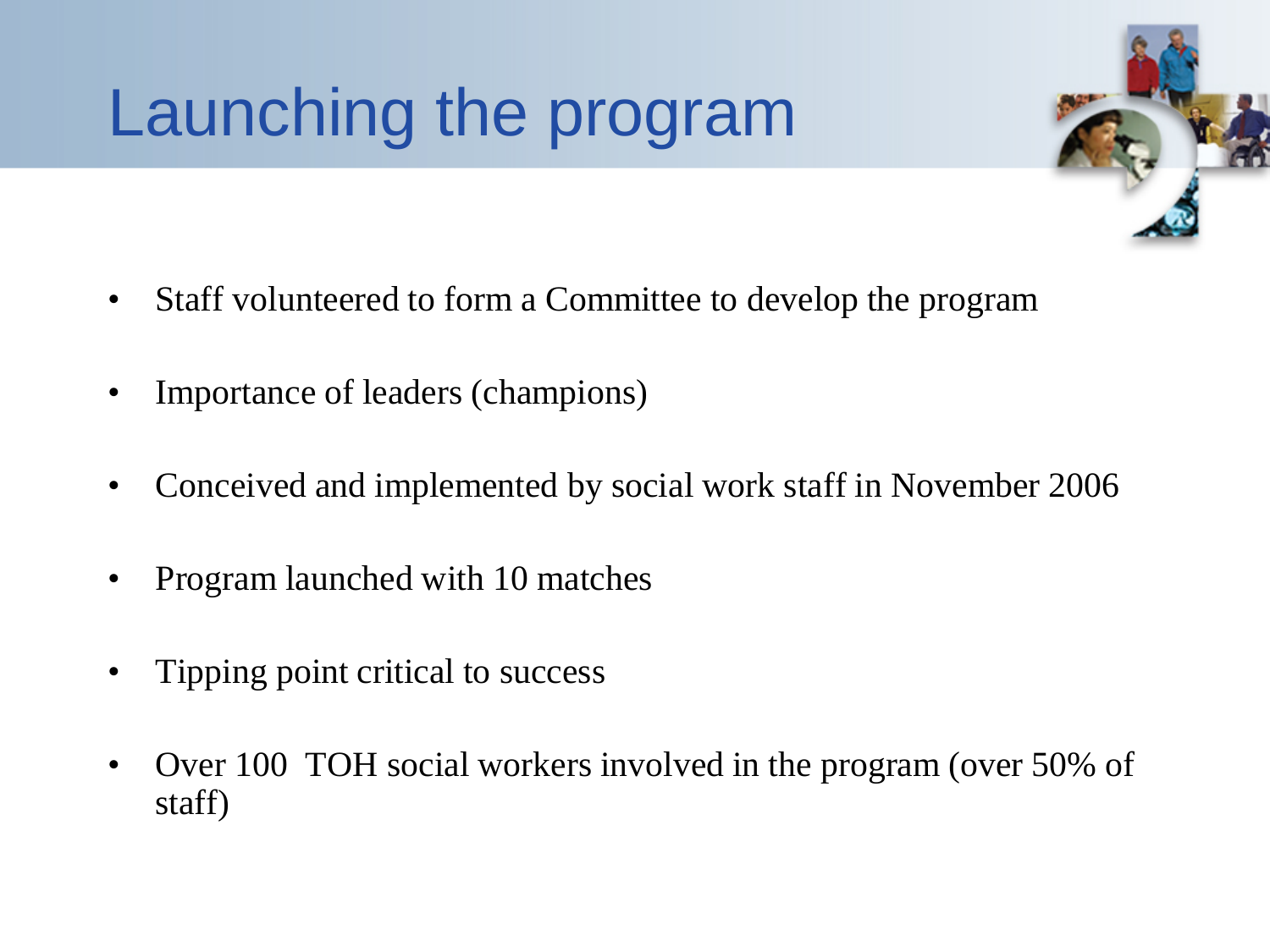### Getting Started

- 1. Introduce the program to staff to recruit volunteers
- 2. Relate the purpose of the program to identified staff needs
- 3. Provide initial training and orientation session
- 4. Schedule follow up sessions to find out what was working or not working
- 5. Sanction as an ongoing work related activity
- 6. Enshrine as part of the professional practice structure

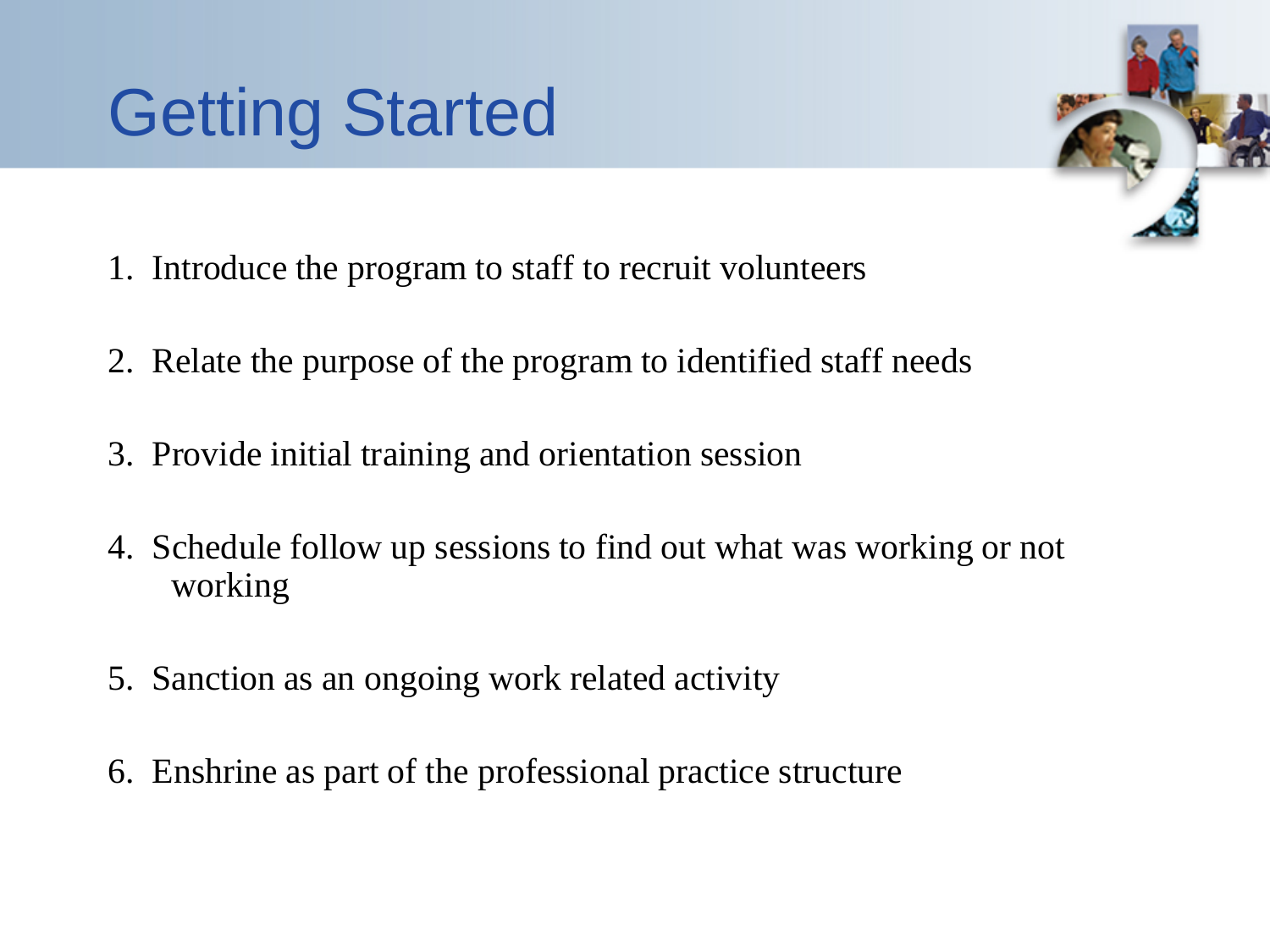#### **Criteria**



- Mentees must have finished clinical supervision and completed Ottawa Hospital Core Competencies
- Mentors must have FIVE years experience in health care
- Staff welcome to enter the program throughout their career
- Cross campus and cross program contacts encouraged
- Must make commitment to relationship for one year
- Being a mentor "... increased my skills with teaching and renewed my interest in social work practice and research areas."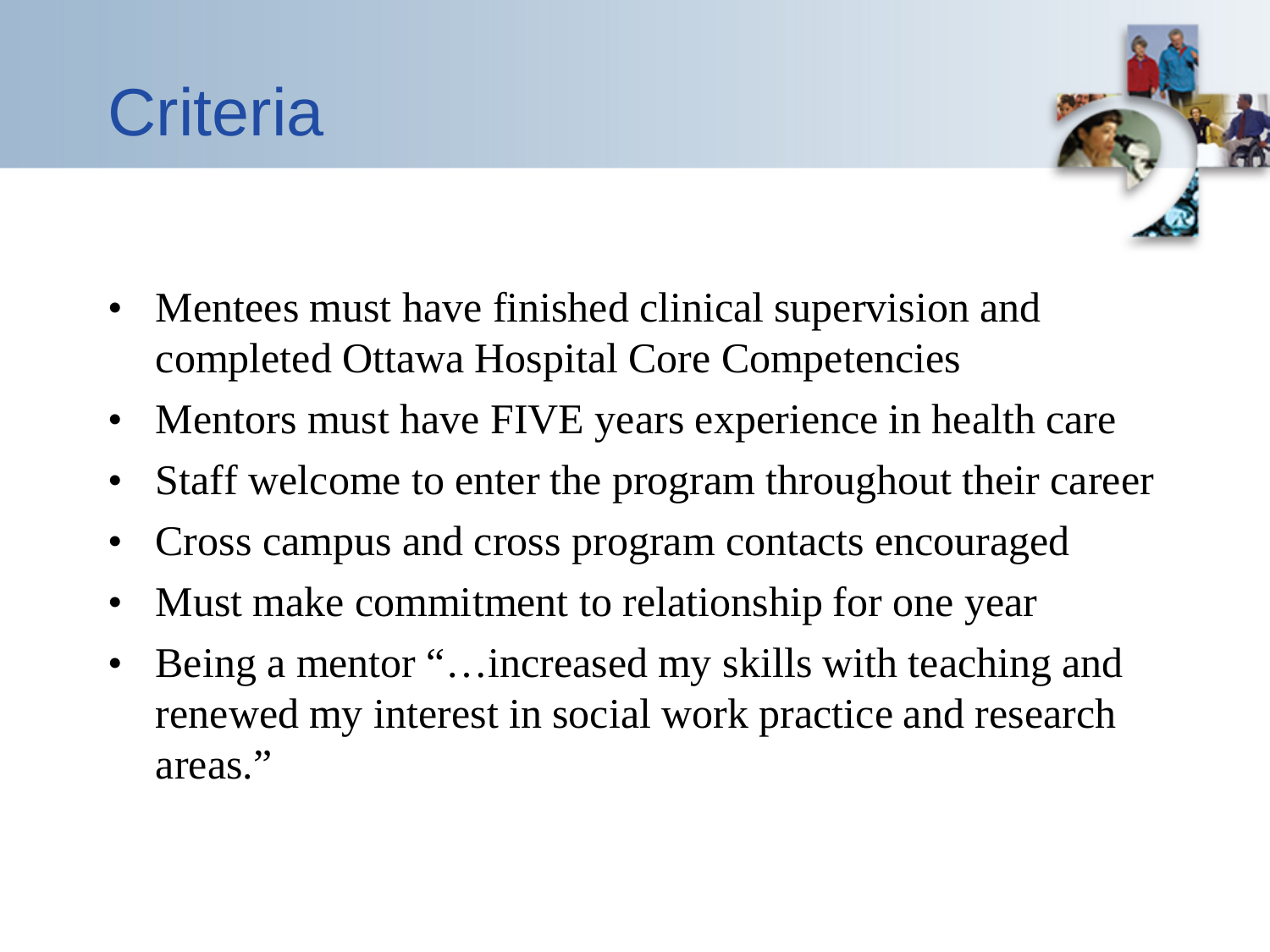



Working Committee (at least 3 staff)

- Coordinates application process
- Creates matches
- Oversees evaluation process
- Provides educational events
- Recognizes mentors and mentoring relationships
- Checks in on pairs
- Addresses challenges in relationships if they occur
- Works on a rapid cycle improvement model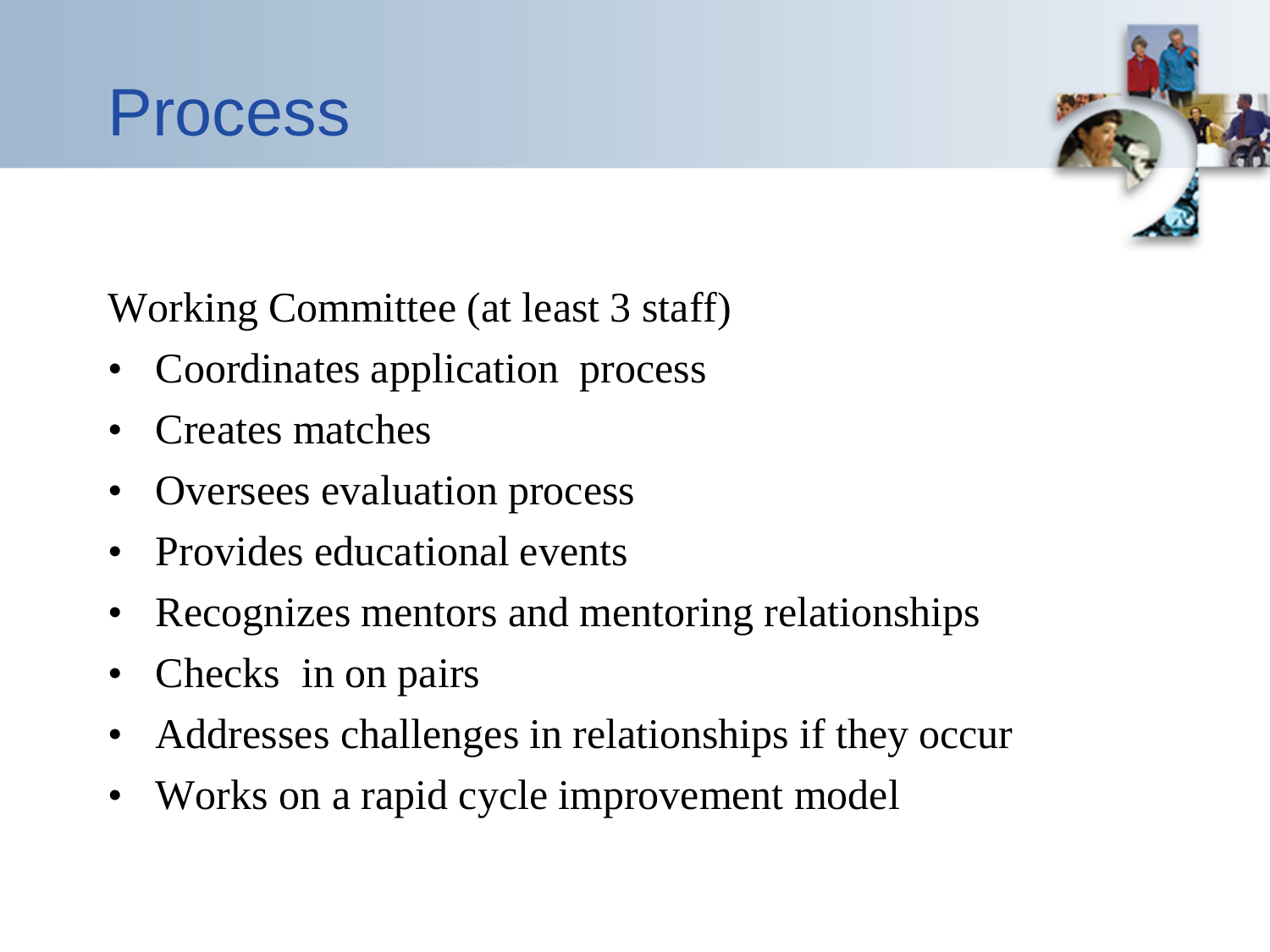



- Process is intentional and purposeful
- Maintenance of roster of mentors
- Initially all matches were reviewed by Professional Practice Committee
- Now mentees and mentors request matches or mentees are paired with available mentors by committee
- Profile summary used to assist in matching
- Small rate of incompatible matches to date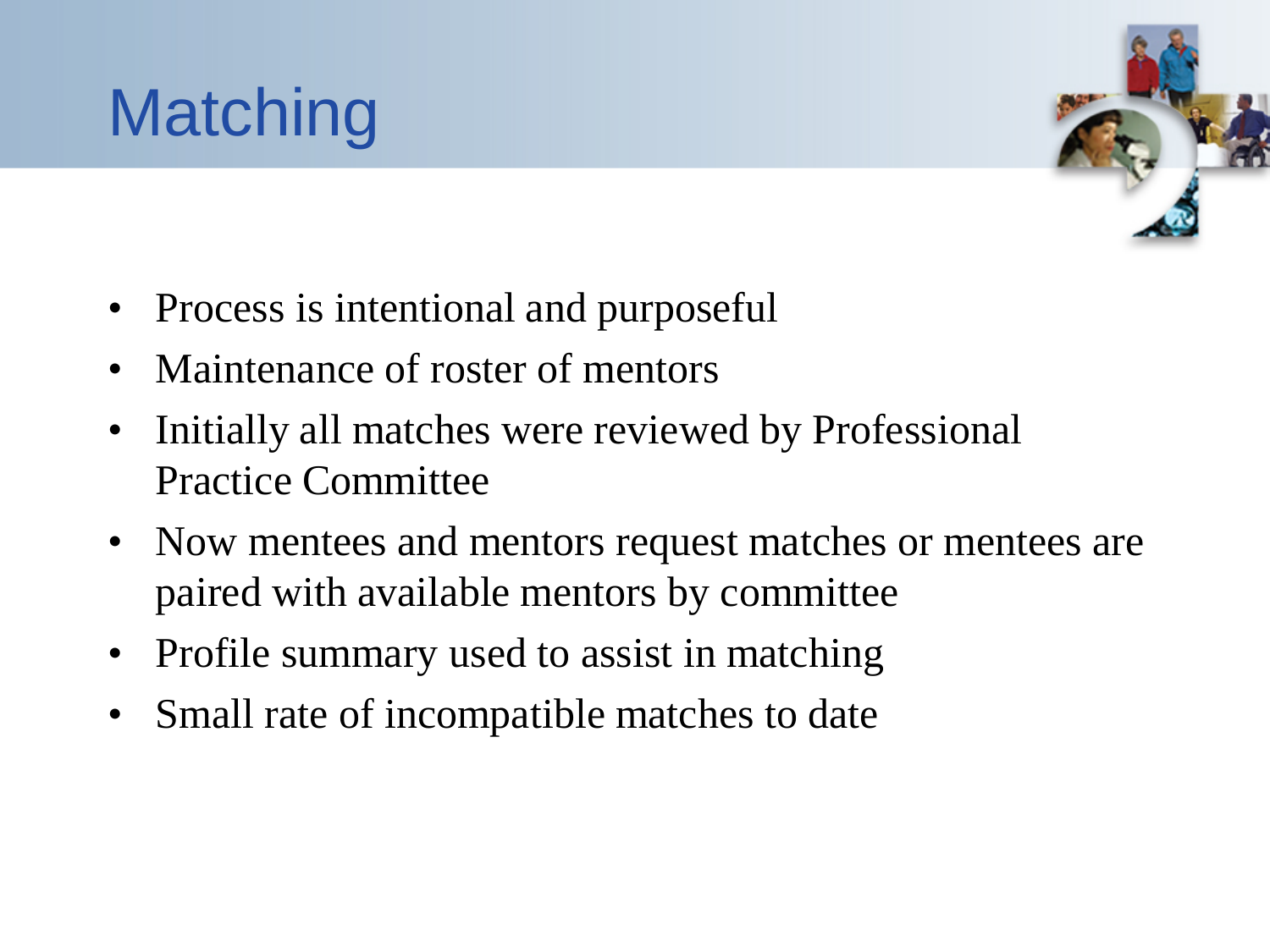### **Contract**



- Verbal contracting
- Professional and confidential relationship
- Focus on mentee's learning goals
- Requires commitment to participation for one year
- Suggested two hours of meeting time per month
- Clear expectations re: non-evaluation, no supervisory responsibilities on part of mentor
- Participation in quarterly meetings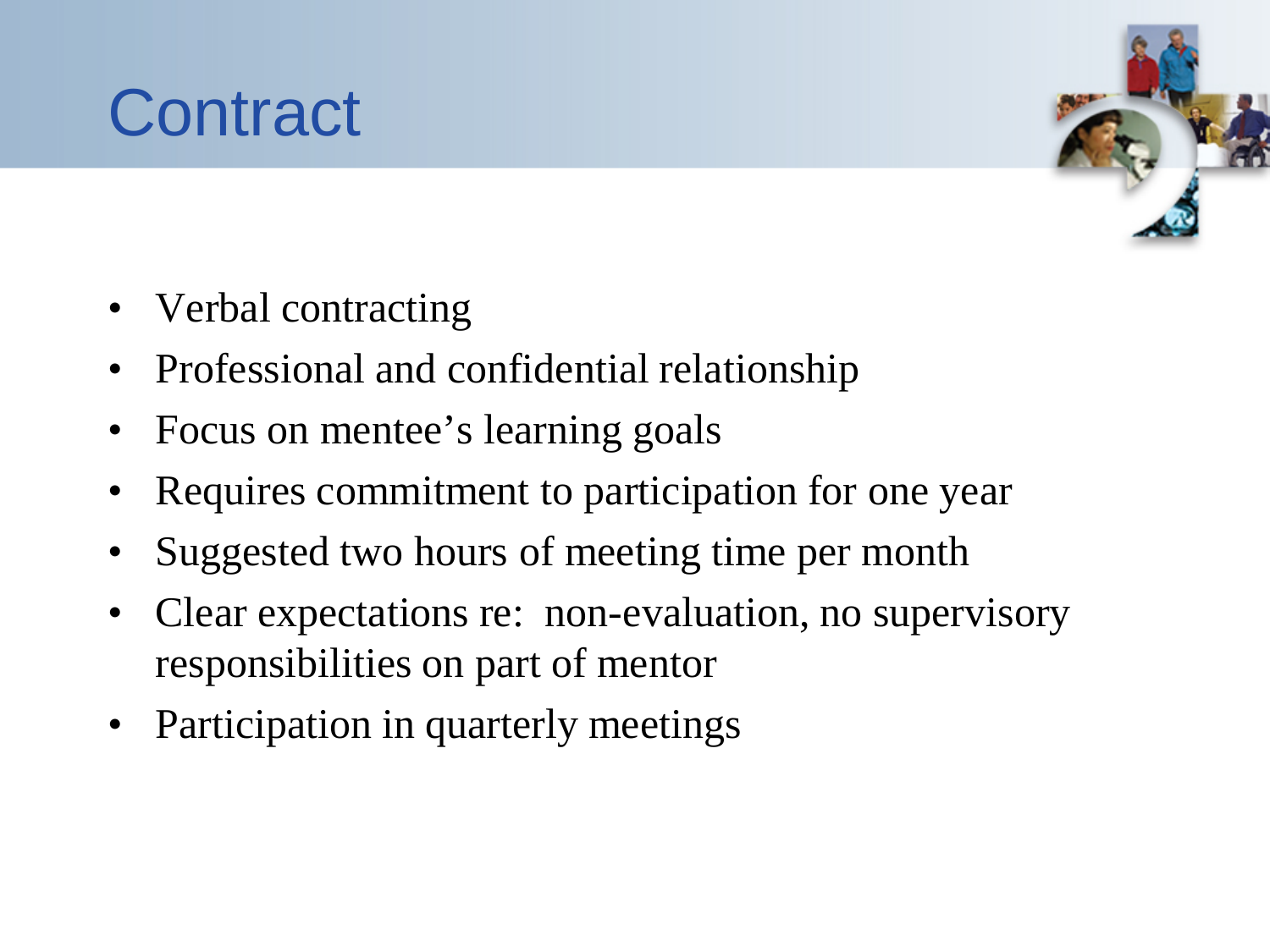



Purpose of goal setting :

- Clarify expectations
- Schedule meeting times
- Identify the mentee's objectives for the relationship
- Learn about each other's styles
- Move towards spontaneous discussions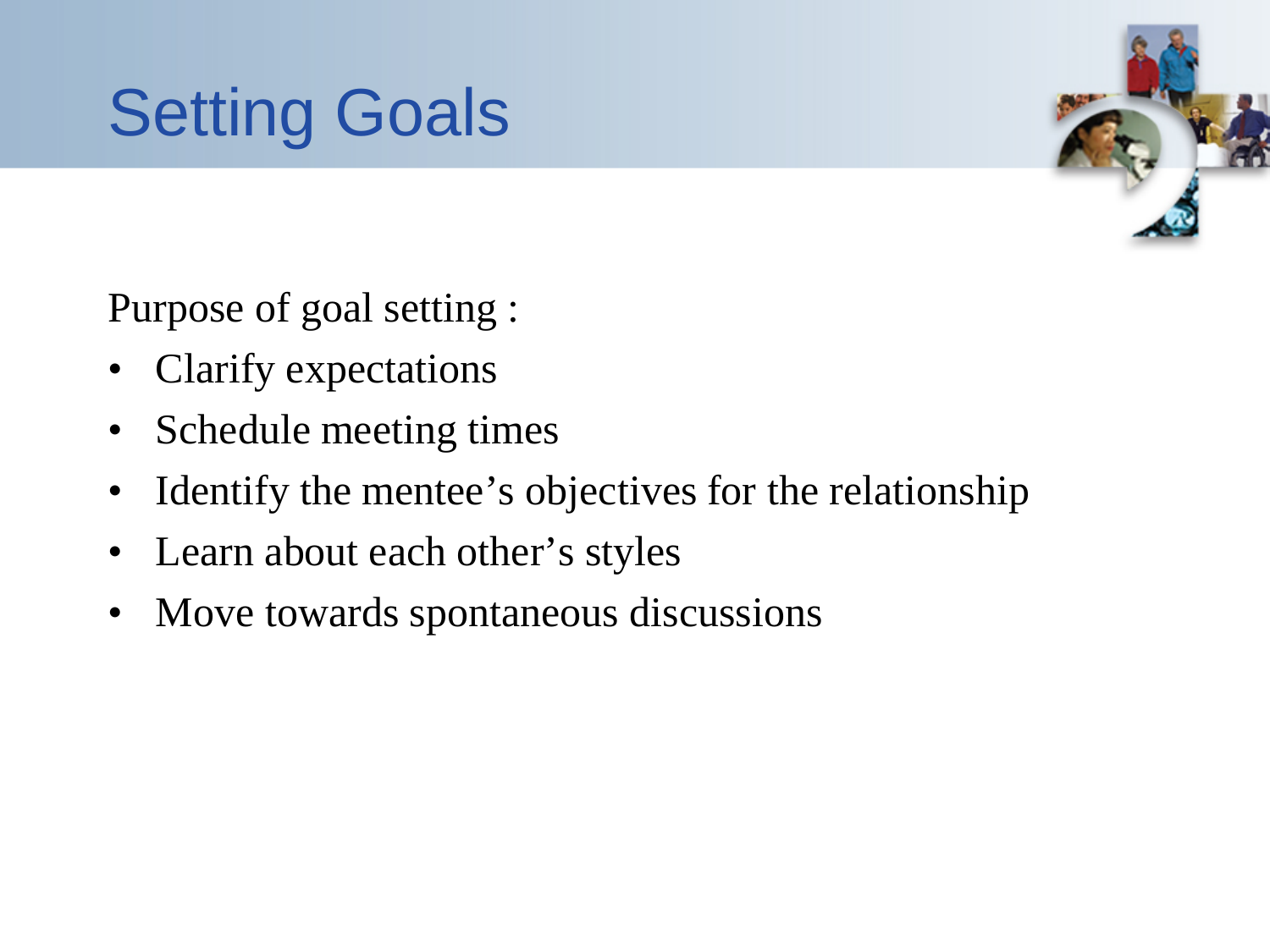



#### Mentoring:

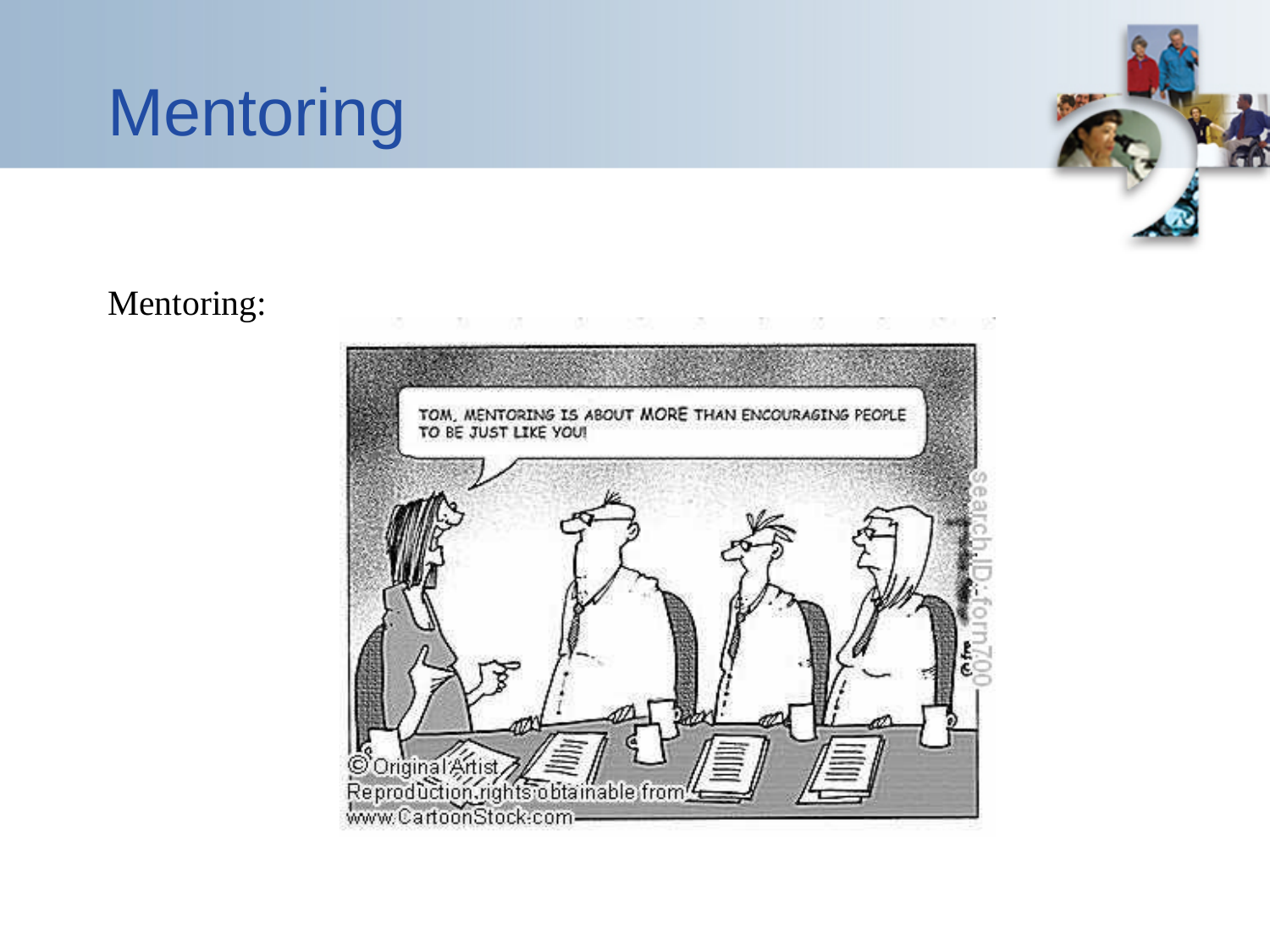



- provide a trusting environment
- instills confidence
- safe to discuss issues
- confidential and non-evaluative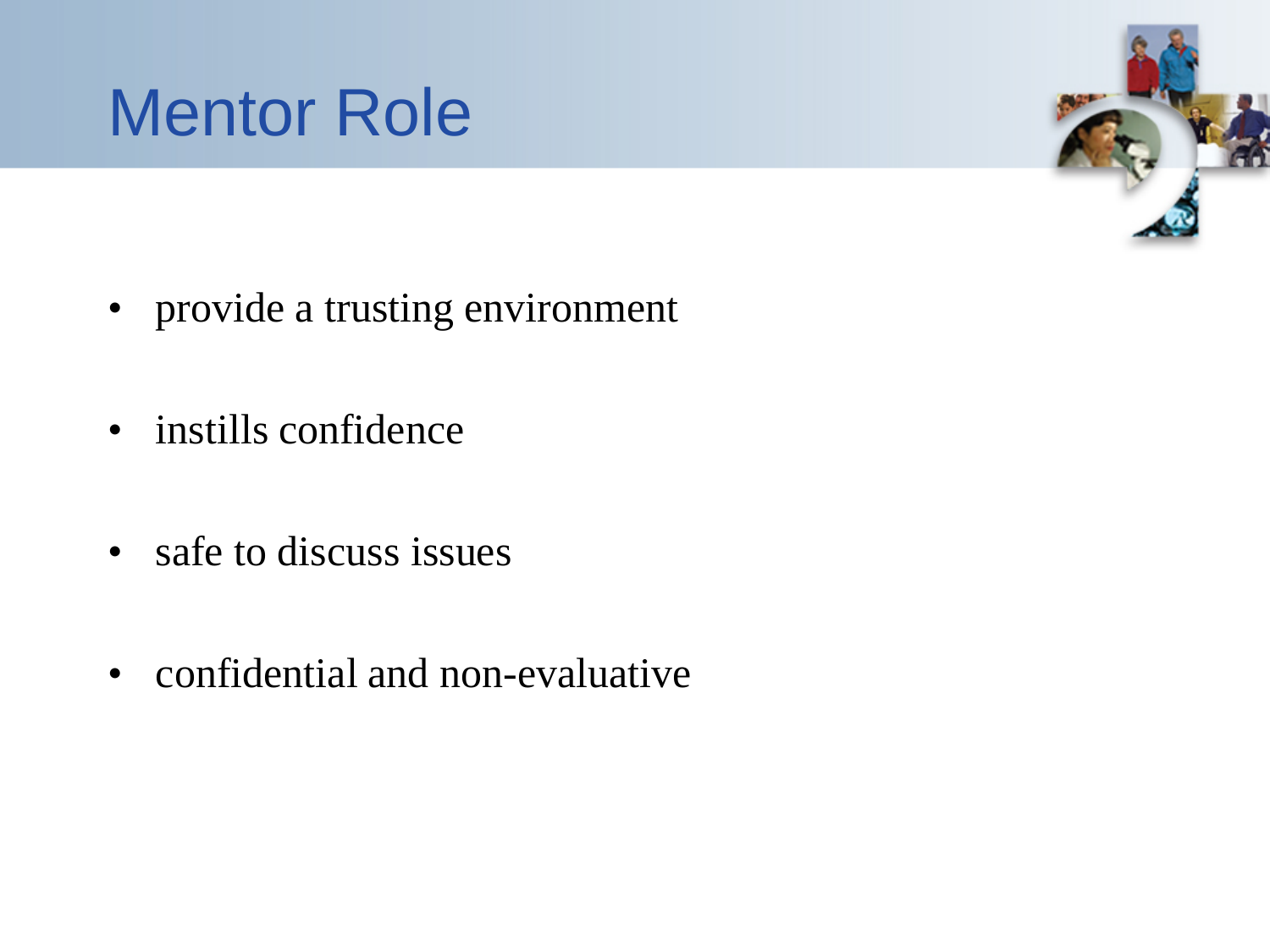## Qualities of ideal mentors



- Good listeners
- Confidential in all matters relating to mentee
- Tolerant, non-judgmental
- Reliable
- Consistent
- Eager to learn, inquisitive, open to new approaches
- Supportive presence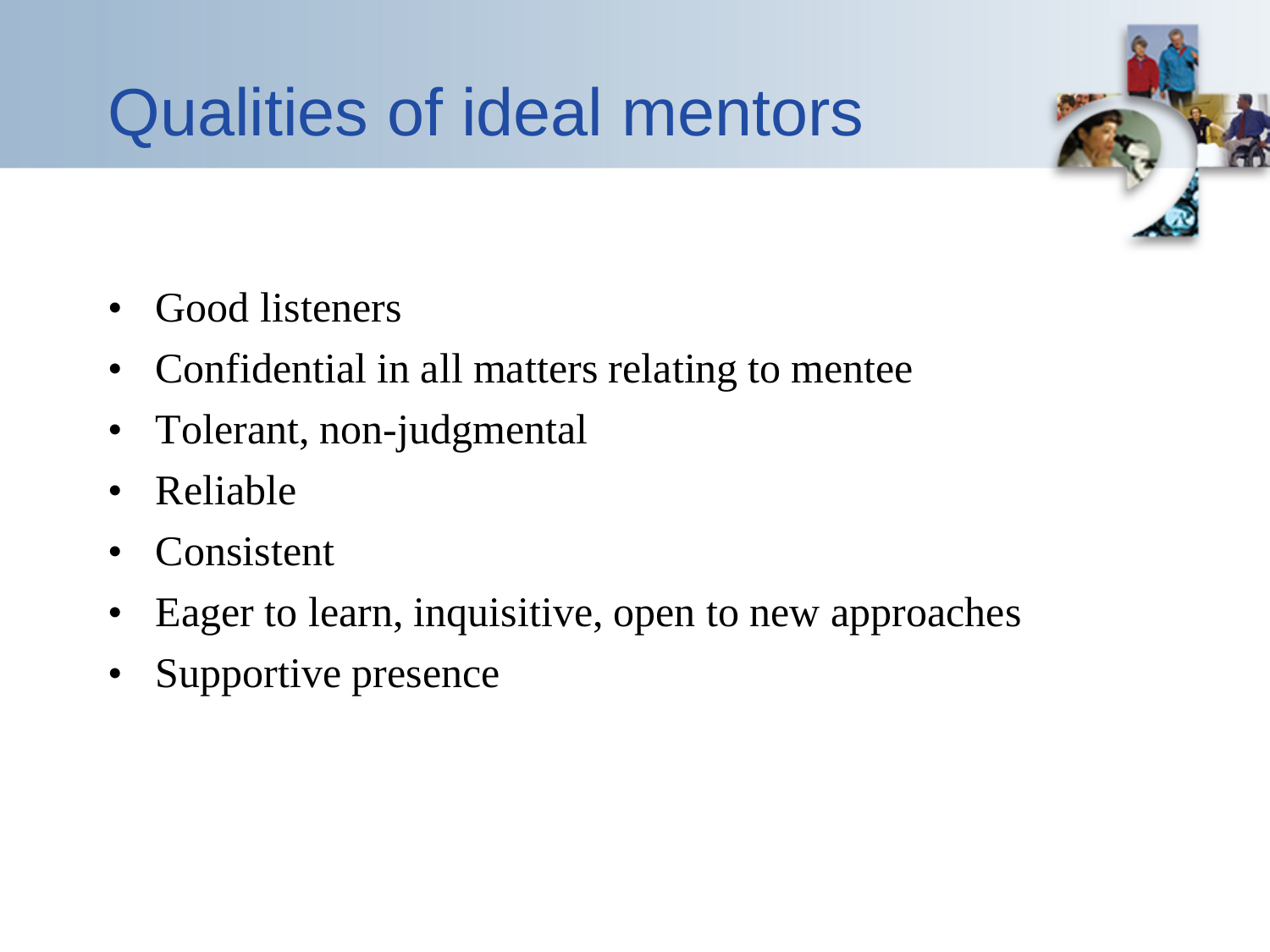# Benefits for TOH Social Work

- $\checkmark$  Retention of social workers to hospital
- $\checkmark$  Professional development of social workers
- $\checkmark$  Morale of social workers
- $\checkmark$  Cost benefit
- $\checkmark$  Leadership development
- $\checkmark$  Addressing the gap between junior and senior employees
- $\checkmark$  Engagement Hewitt Engagement Survey 2012 results put TOH Social Work on par with top employers in Canada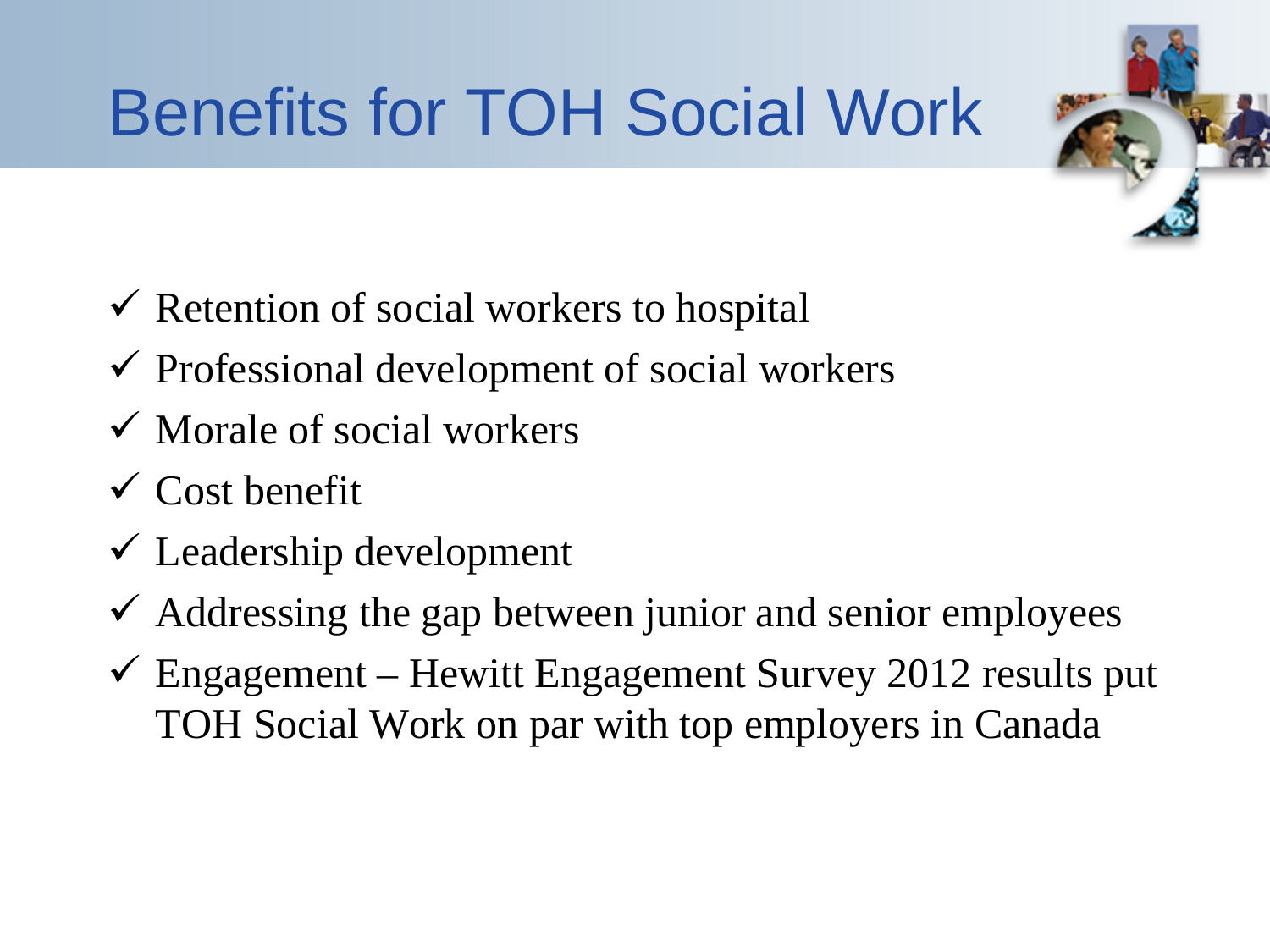



#### Mentors:

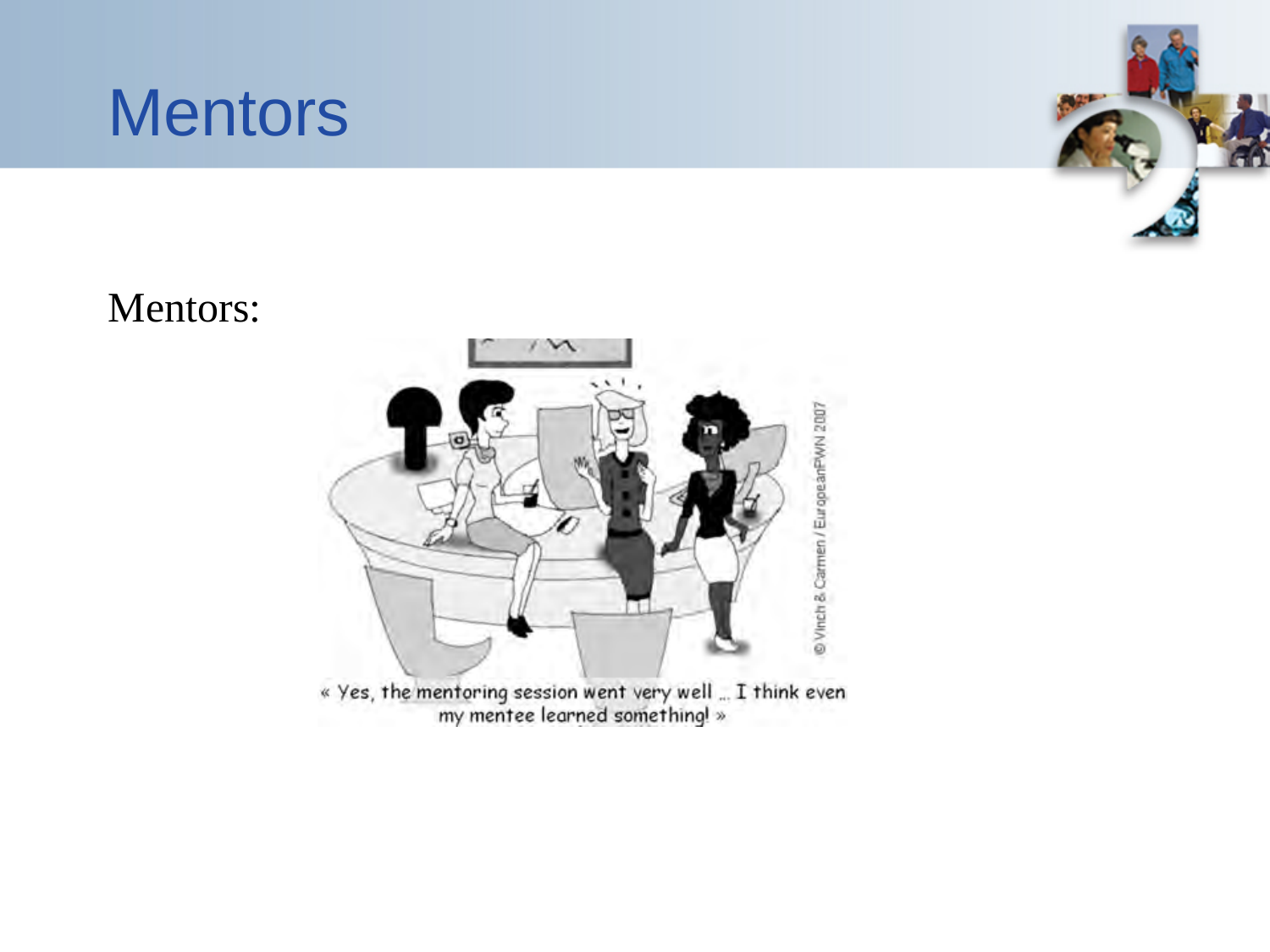## Benefits for Mentors



#### **Career Development:**

• remuneration and promotions

#### **Personal Development:**

- insight into new perspectives and ideas that contribute to professional development.
- encouragement, inspiration, enhanced self-esteem and revitalized work interests

#### **Learning:**

• enhance abilities as a leader and teacher

#### **Motivation:**

• a sense of pride around contribution to the organization; increased respect among their colleagues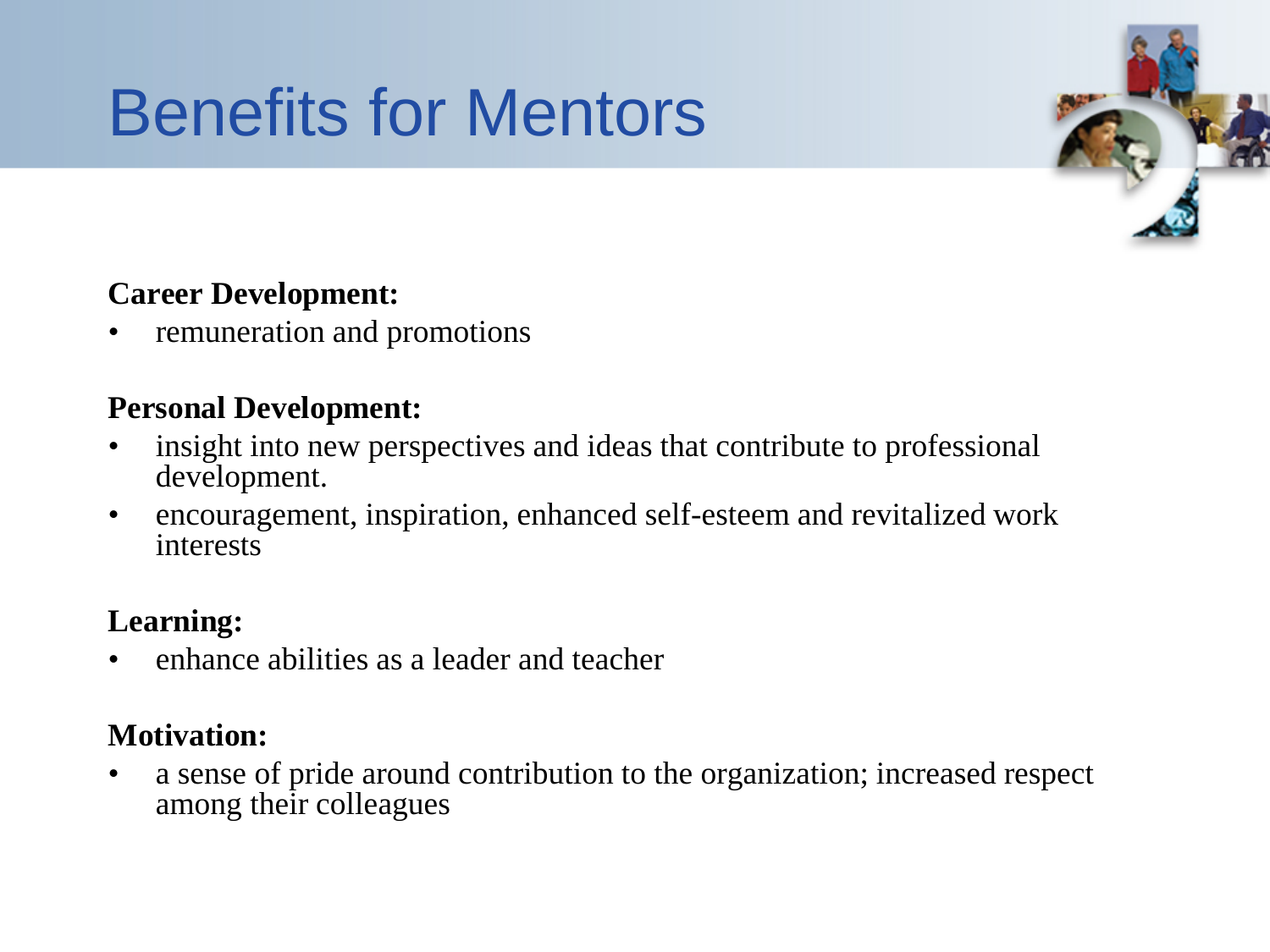### Benefits for Mentees



- Increased engagement
- Improved confidence: nudging, supporting, "You can do this"
- Increased sense of support
- Time for self-reflection
- Stronger clinical skills
- Broadening of professional network
- Defining of career goals and direction
- Investment in self
- Pursuit of new knowledge and practice skills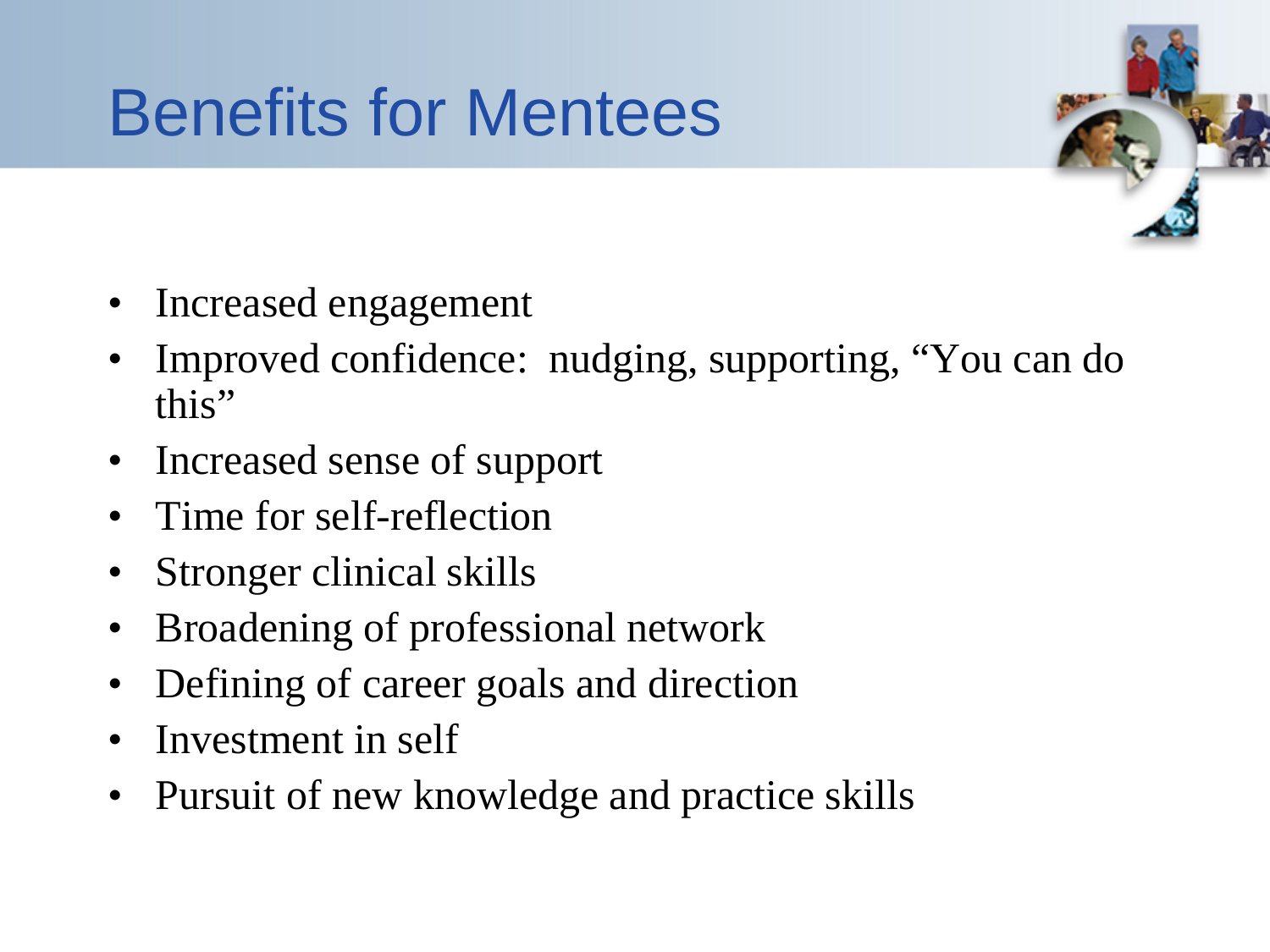## Importance of Formal Structure

- Provides a framework
- Intentional, purposeful, sanctioned
- Saves time for mentee in trying to find specific mentors
- "Without structure, mentorship could easily slip into a buddy system without focus"
- Promotion and recognition activities
- Use of testamonials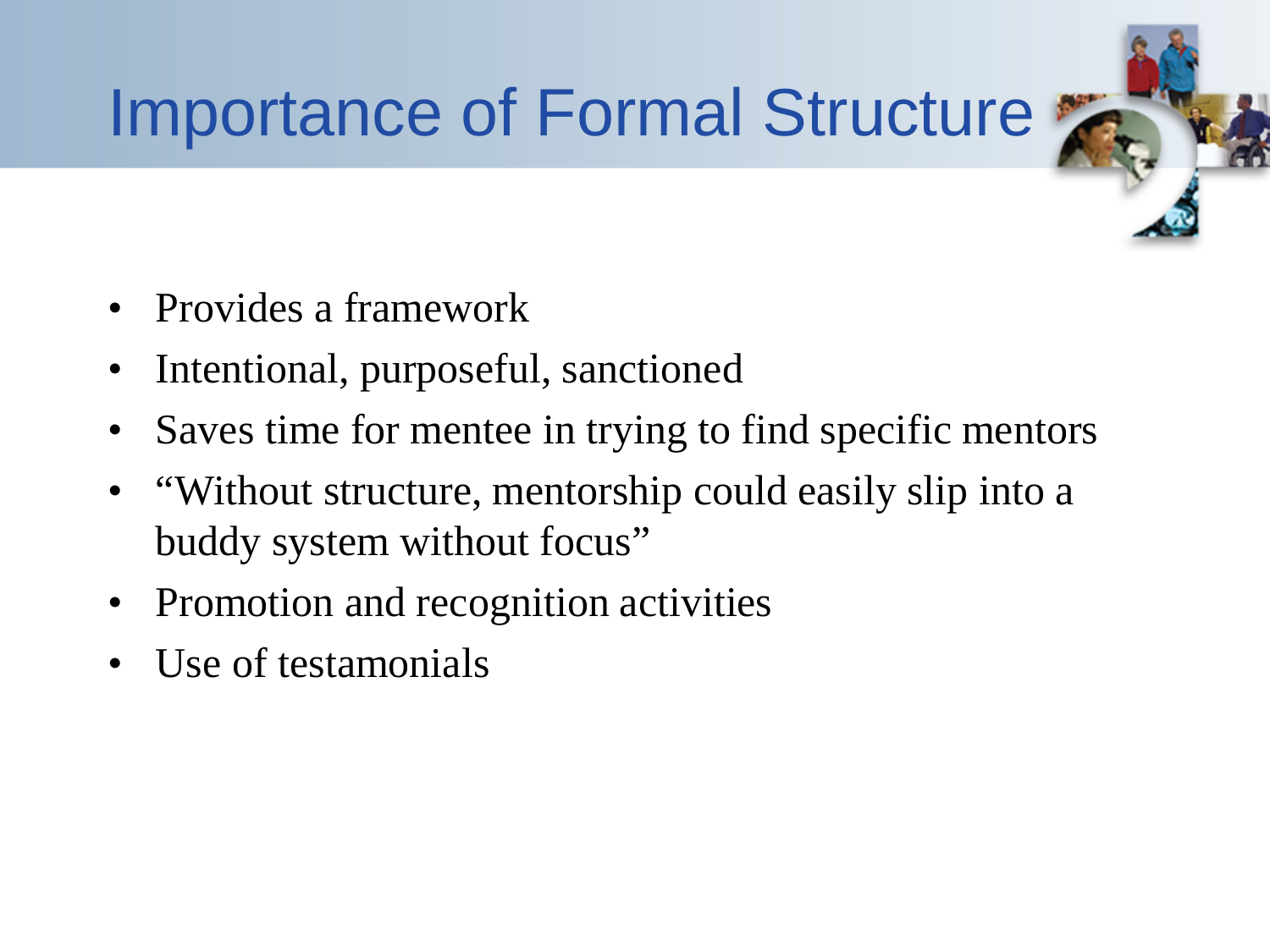## Mentoring Program Evaluation

- Approved by TOH Research Ethics Board
- Three-stage Evaluation:
	- 2008: Open-ended questionnaires for both Mentors (N=13) and Mentees (N=6); *56% response rate*
	- $-$  2009: Qualitative interviews with both Mentors (N=7) and Mentees (N=2); *30% response rate*
	- 2010: Focus group with Mentees (N=11); *30% response rate*
- Qualitative Analysis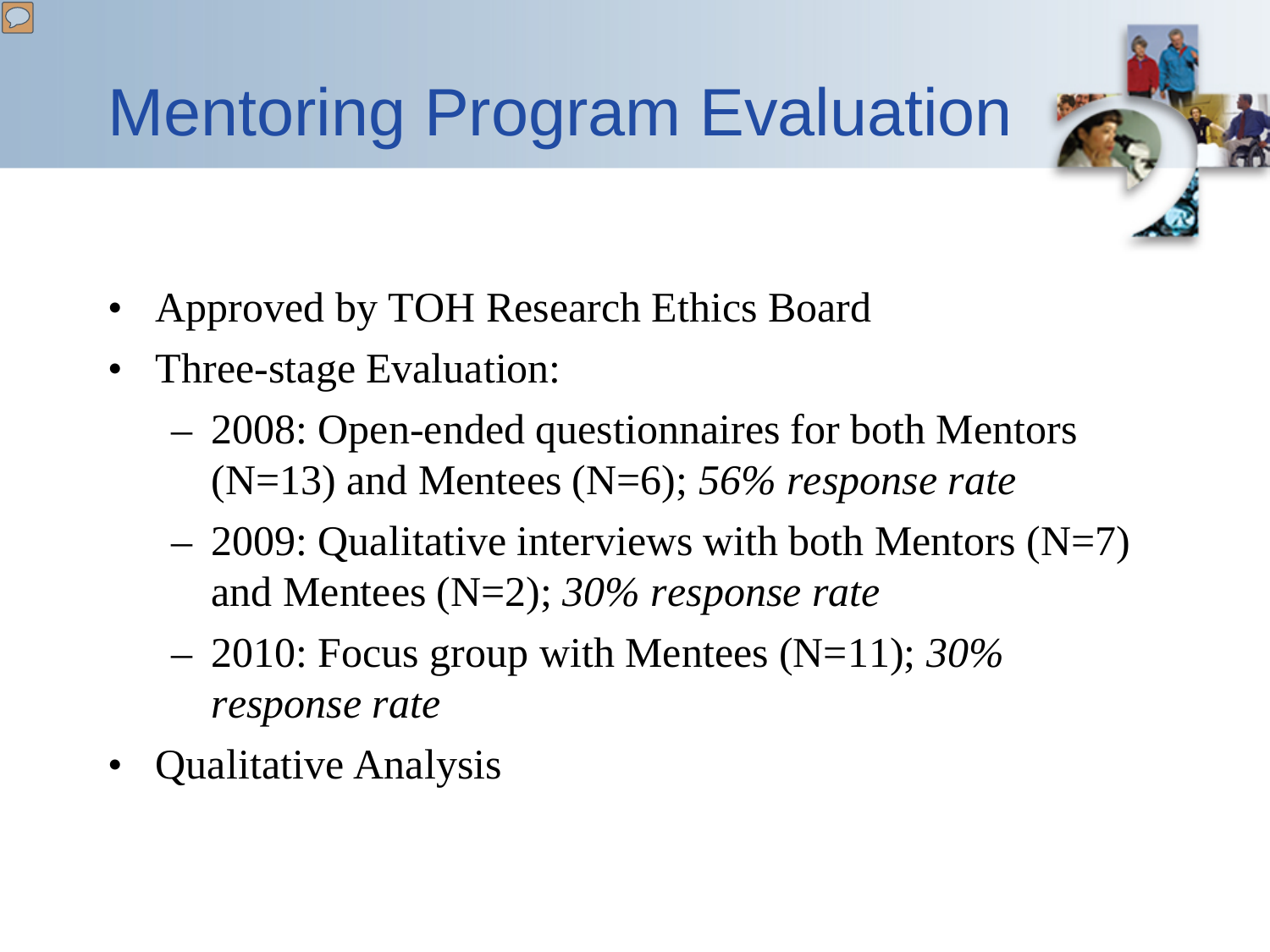#### Key Findings: Questionnaires and Interviews



- Program met its goals of:
	- Nurturing staff development/professional growth
	- Promoting insight into practice through self-reflection
	- Reducing isolation
	- Providing knowledge acquisition
- Program did not have a large impact on:
	- Fostering enthusiasm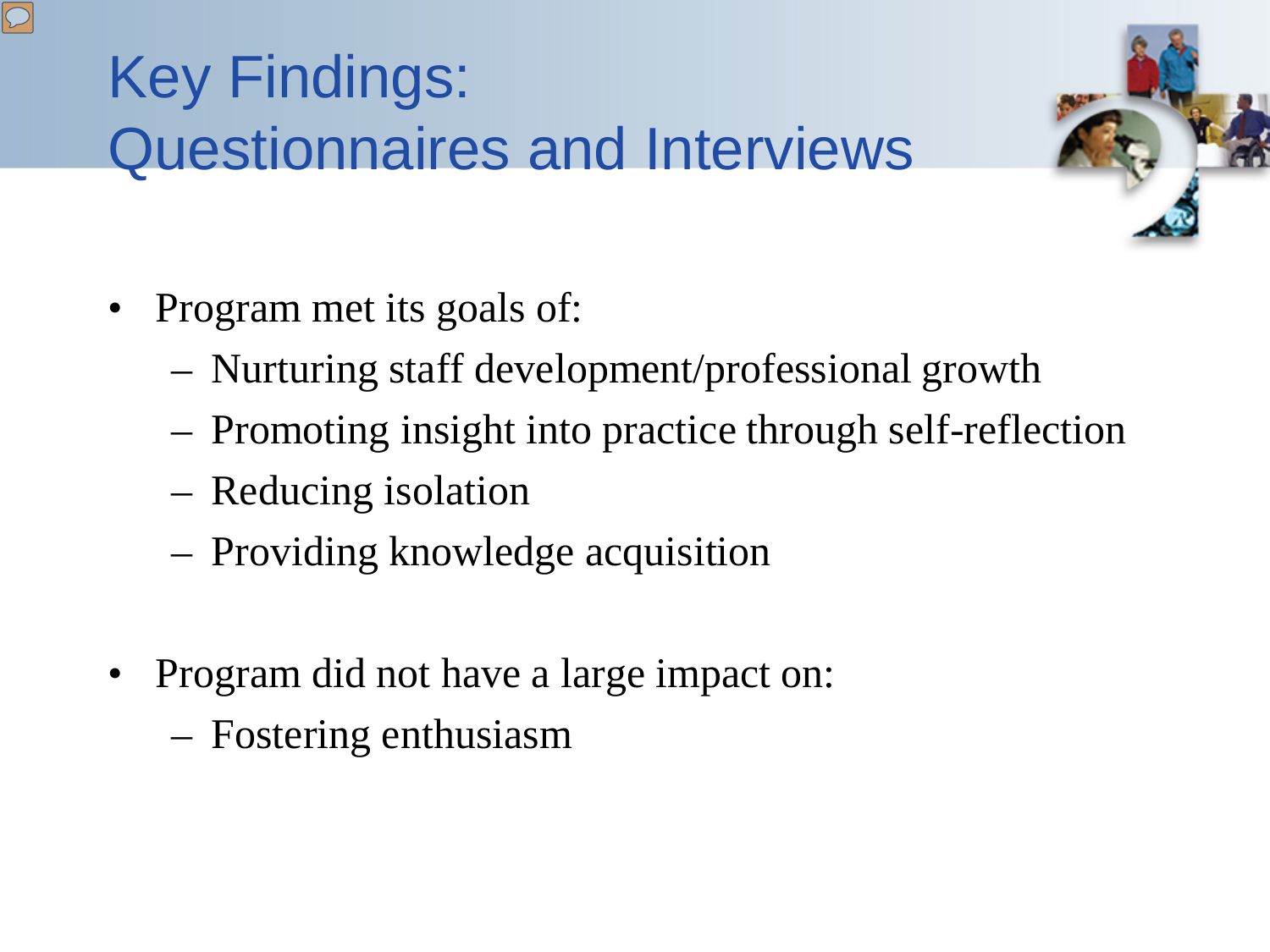#### Key Findings: Questionnaires and Interviews

- Barriers to the program's success:
	- Time commitment required
	- Perceived lack of support from management
- Importance of Trust and Equality:
	- Necessary component of successful mentoring relationship
	- Linked with ability to choose one's own Mentor
	- Mentees are cautious and need assurance that the relationship is not a monitoring system or supervision

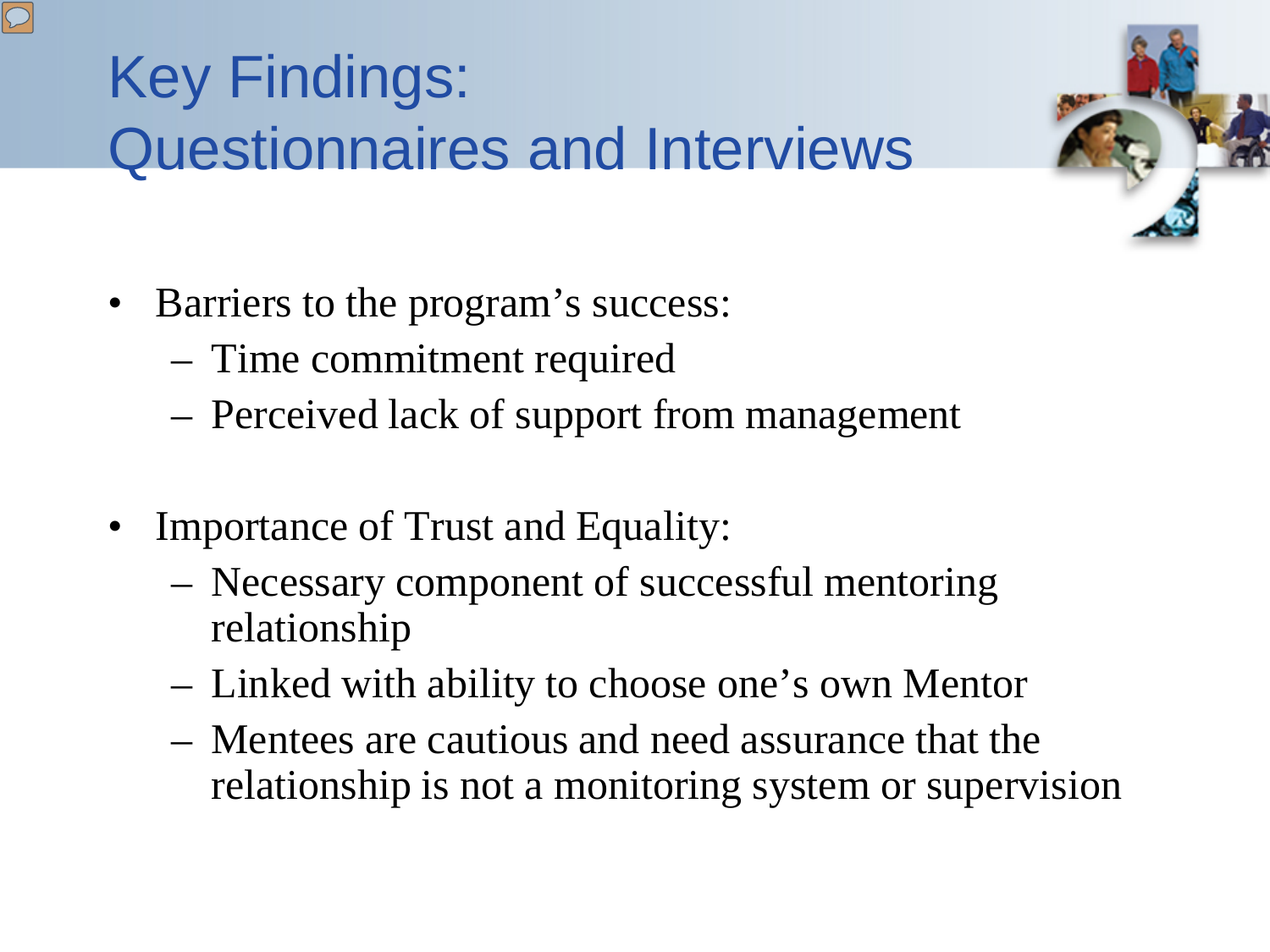#### Key Findings: Mentee Focus Groups



- Nurtured Staff development/Professional Growth
	- (e.g., reflecting on one's career path; exploring other clinical content areas)
- Increased knowledge/skills
	- (e.g., benefitting from Mentor's experience; learning new skills in motivational interviewing; developing clinical impressions; charting)
- Reduced isolation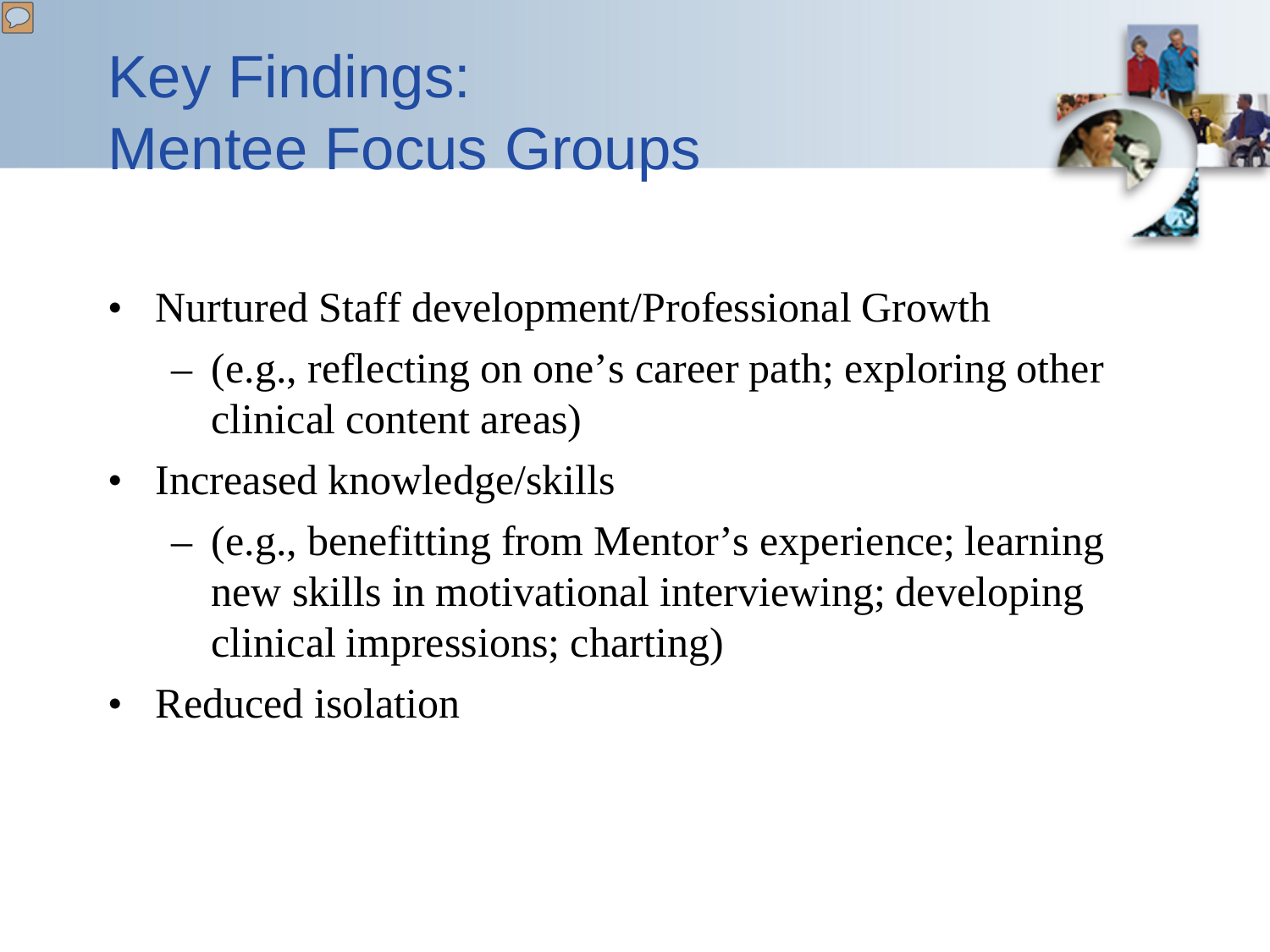#### Key Findings: Mentee Focus Groups



- Important opportunity for insight into practice:
	- *"This experience was excellent since it made me have some time out of my busy day and activities to do something I almost never have time to do, which is reflect on my entire day and scope of practice." (Mentee)*
	- *" It gave me more insight on how to do things differently and how to improve myself." (Mentee)*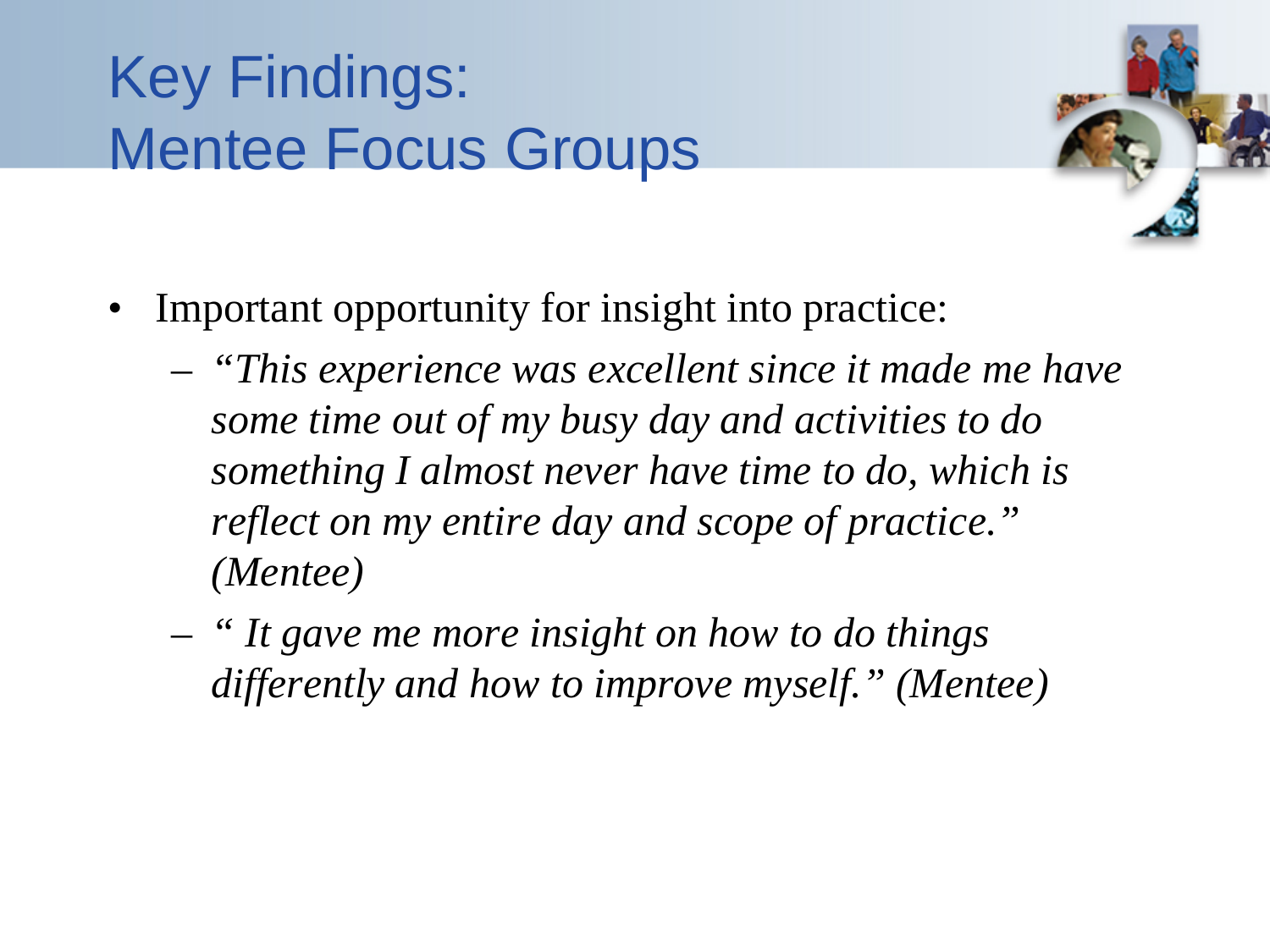#### Staff Development/ Professional Growth



- *"Assisting [my] mentee with conflicts and helping her to resolve them reminds me to explore other options in my* own practice as well. It makes me a better worker *overall." (Mentor)*
- *"It gives me a stronger sense of belonging and has made me feel more validated by management that our professional needs/development is important not just productivity. It humanizes the workplace." (Mentee)*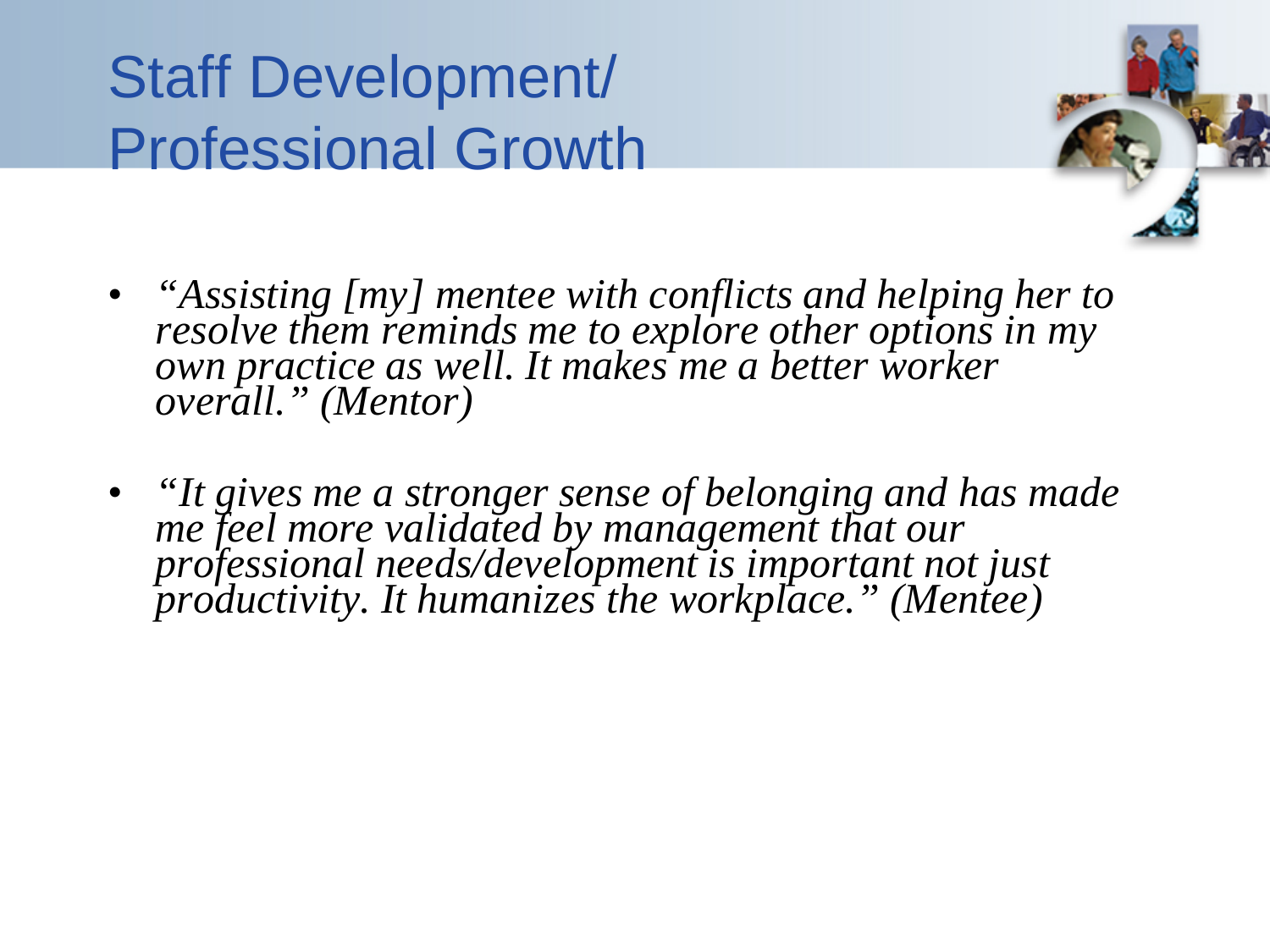



- *"Having an opportunity to discuss work issues several times a month affords a moment in a busy day to slow down and think about the work we do and the ways we do it." (Mentee)*
- *"I was encouraged by my mentor to come up with a topic for discussion, it made me reflect on what I knew, my knowledge regarding my scope of practice/ my service, my knowledge as a social worker and at the same time I realized what I knew was also of interest to my mentor." (Mentee)*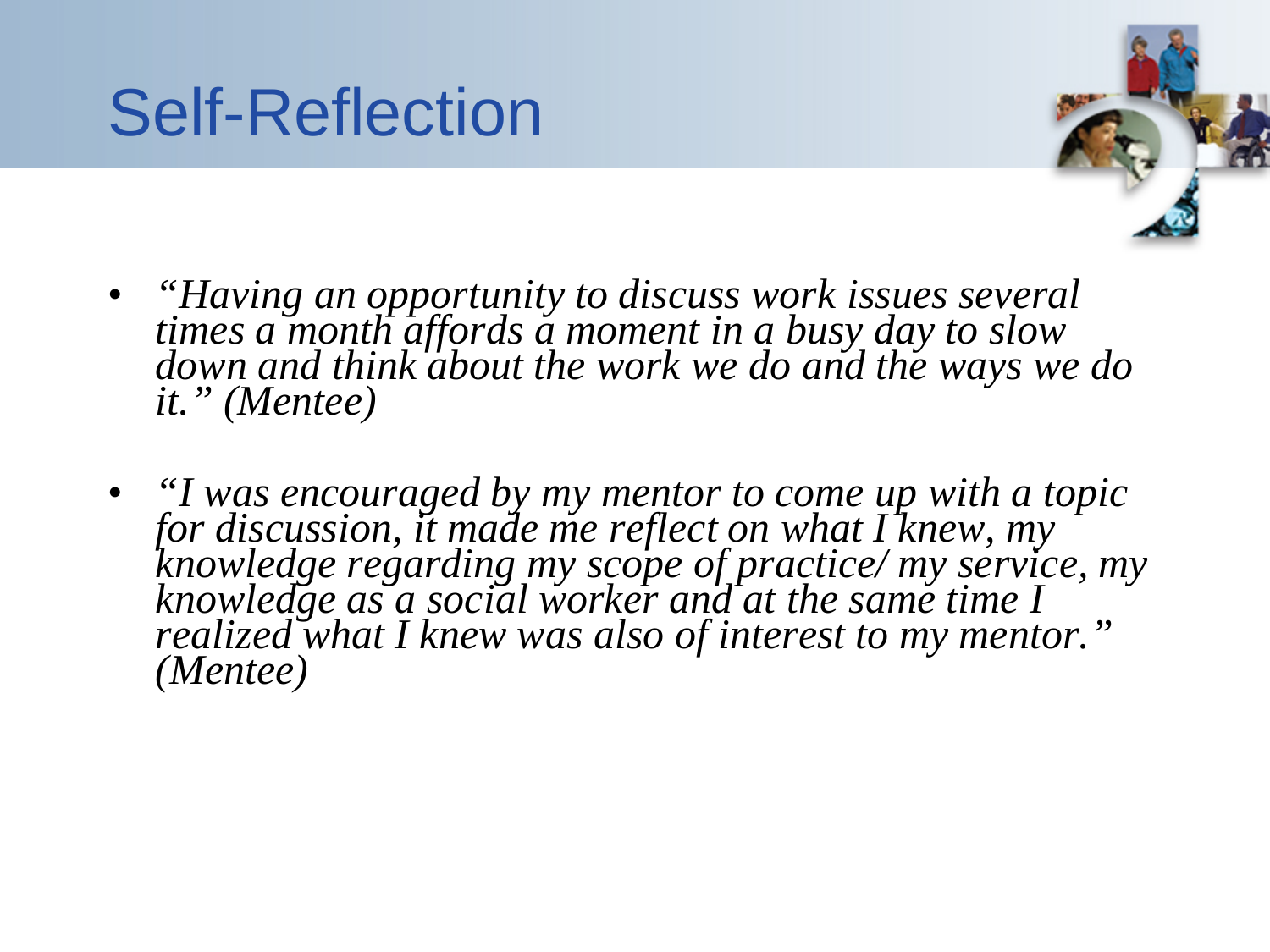#### Reduced Isolation



- *"Having time to share experiences and having support from a colleague has been a wonderful experience for me." (Mentee)*
- *" Being a mentee made me realize I wasn't alone, our mentors had struggles just as much as we did." (Mentee)*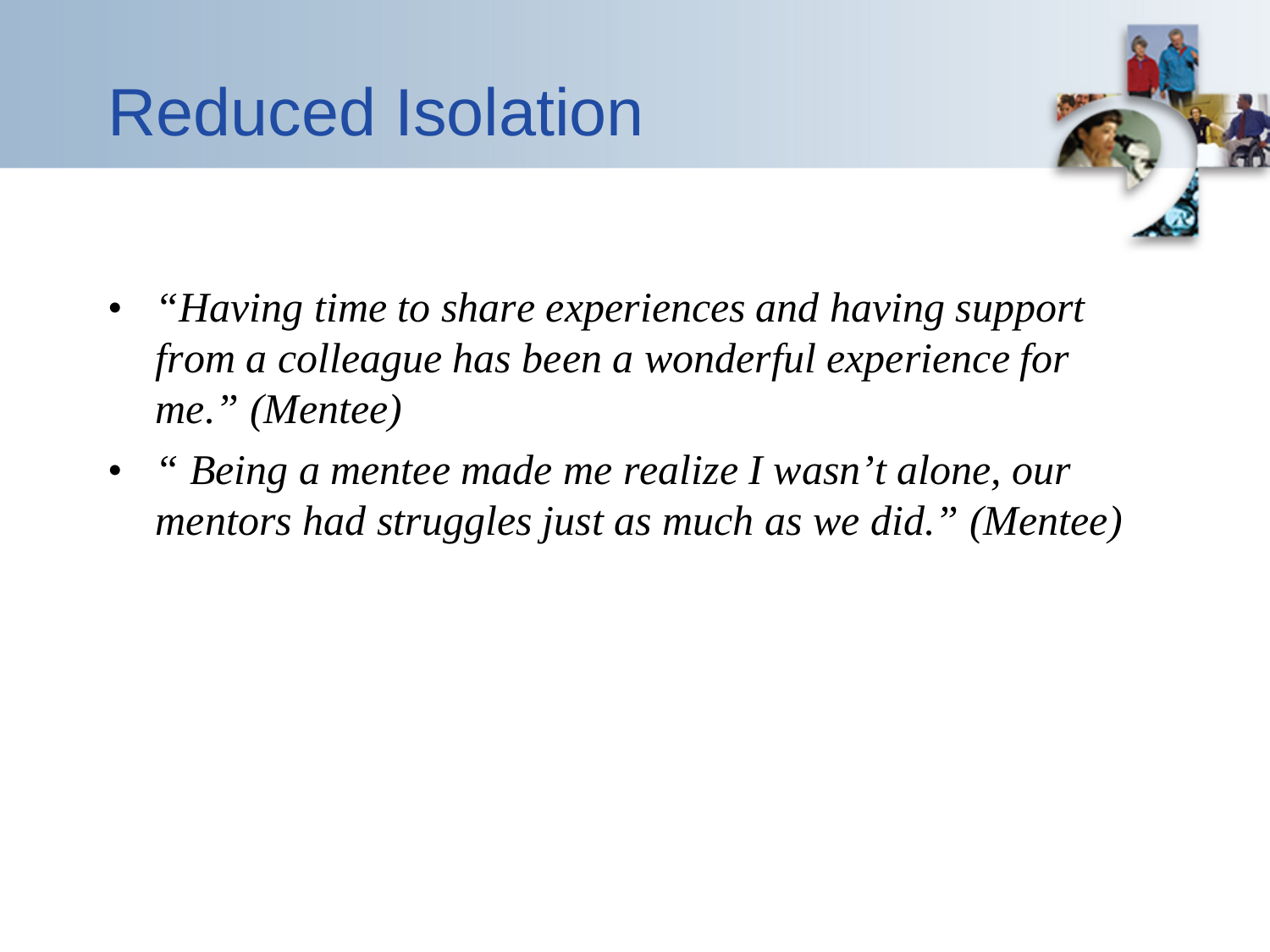## Knowledge Acquisition

- 
- *"Thus far, it has fostered an opportunity to reflect on my practice and gain further knowledge and expertise in my day to day practice with clients." (Mentee)*
- *" I thought it was very beneficial for me, I learned from my mentor's experience about the area she was in which was of interest to me too, it also increased my knowledge re: my practice." (Mentee)*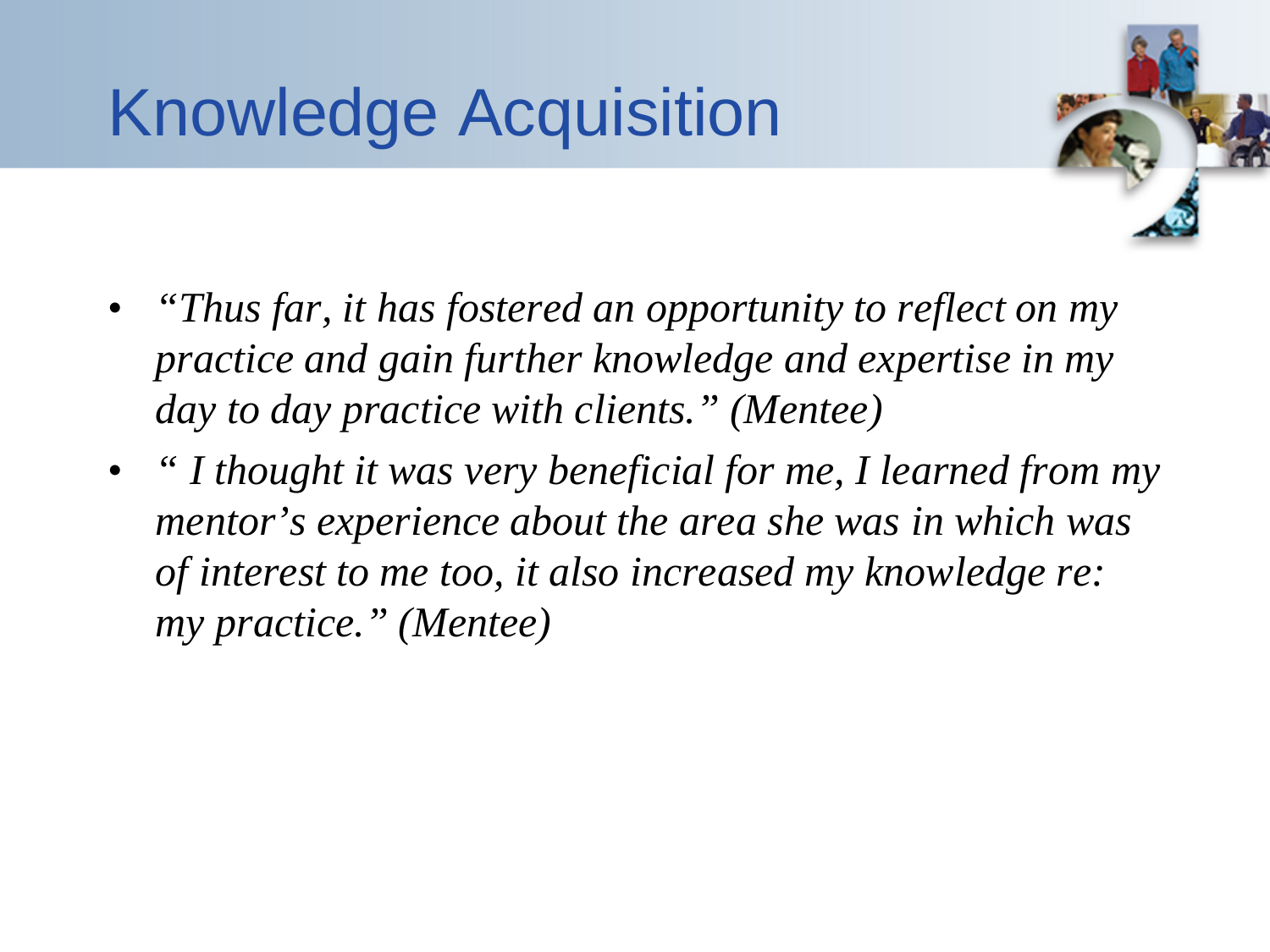# Suggestions for Improvement

- Questionnaires/Interviews Participants (both Mentors and Mentees):
	- More formal program structure
	- Further training defining Mentor role
	- Opportunities to choose one's own Mentor
	- Use of technology to facilitate communication
- Mentee Focus Group Participants:
	- Increased support from Mentoring Program:
	- Formal emphasis on confidentiality and trust
	- Opportunities to choose one's own mentor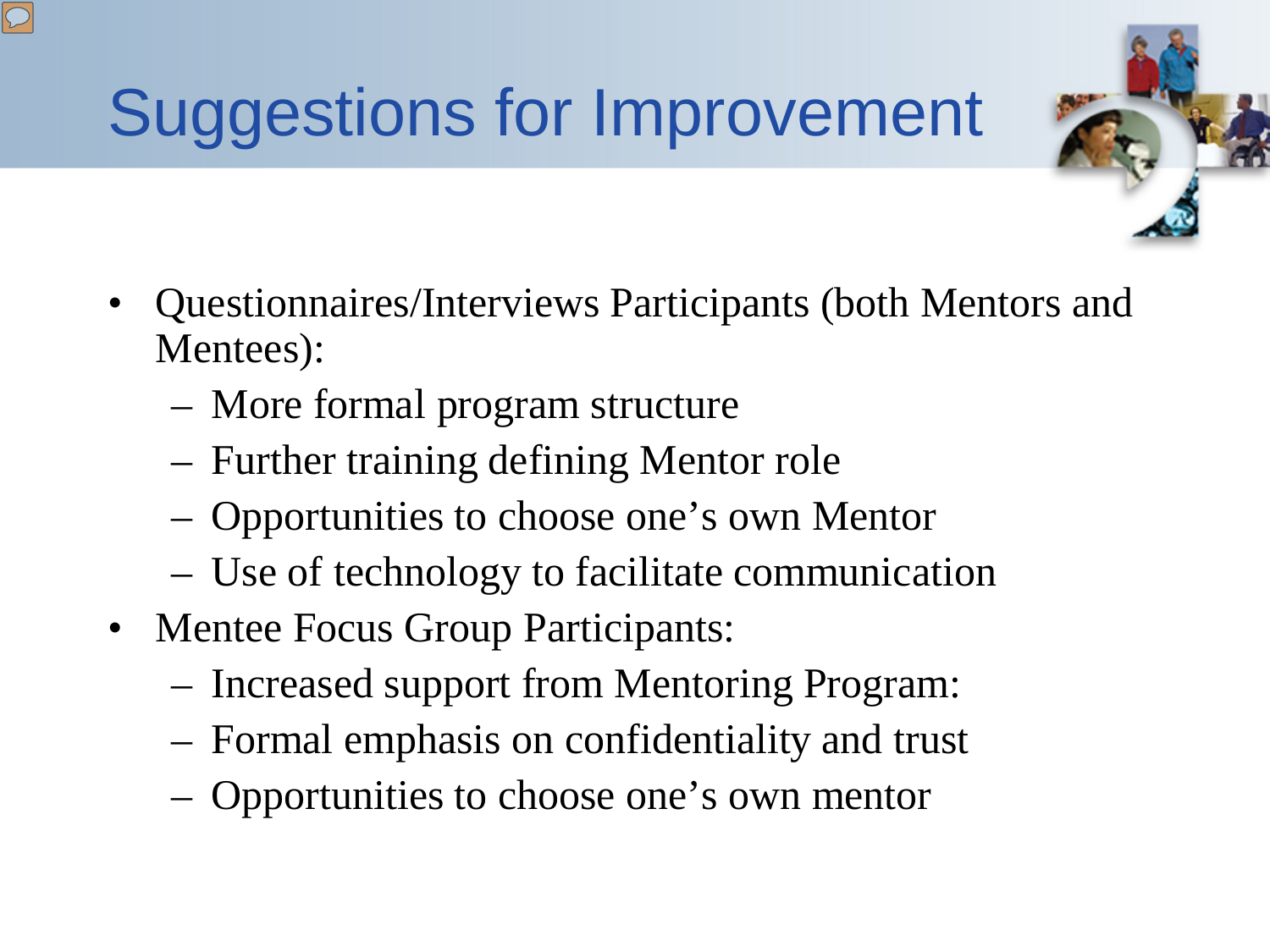#### Evaluation Conclusions



- Study Limitations
- Overall Conclusion:
	- The Mentoring Program is meeting its originally defined goals.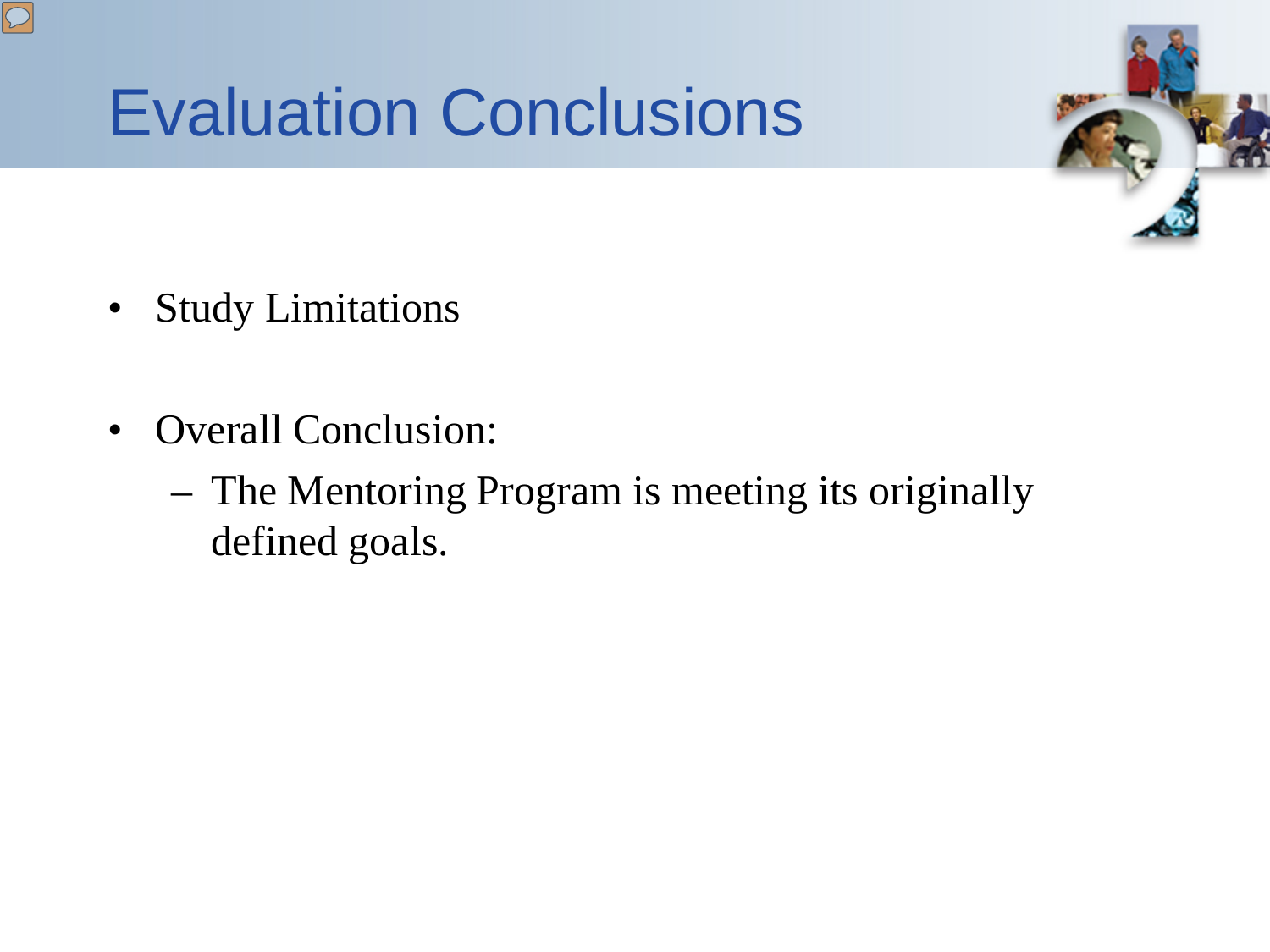#### Applying the Findings: Improved Program Structure and Mentee Choices

- Key Changes Moving Forward:
	- Revised training sessions; clear definitions of the Mentor role and boundaries
	- Formal education sessions for Mentors and Mentees
	- Mentees are able to chose their own Mentors
	- Bi-monthly telephone support from Coordinator
	- Plans: develop on-line forum; offer quarterly peer support meetings for Mentees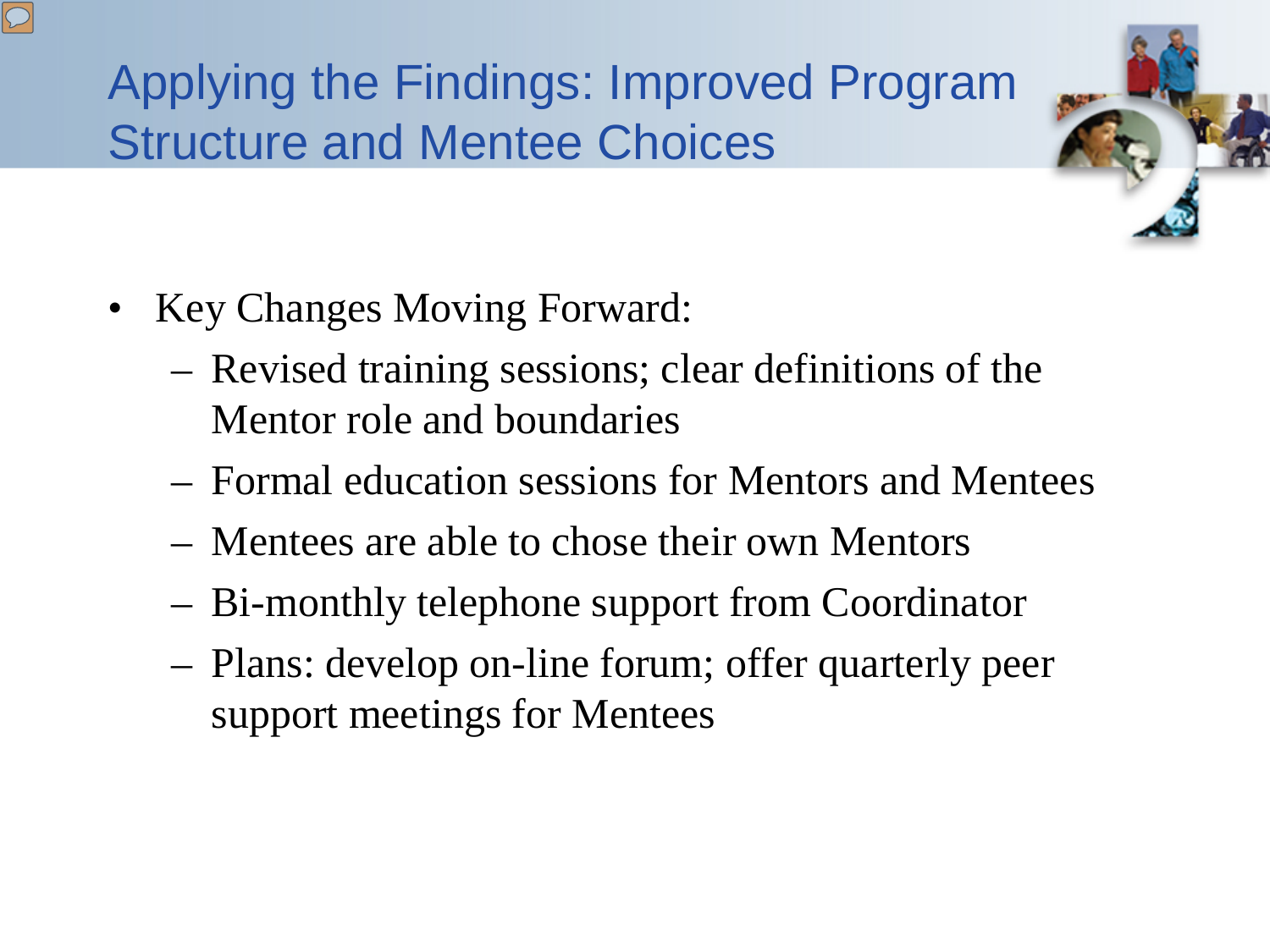

- Acknowledgements re the evaluation portion:
	- Heather Holland
	- Melissa Love
	- Shawna McCusker
	- MaryAnn Notarianni
	- RoseMarie Garces
	- Jeff Goldman
	- Michelle King-Stacey
	- Rita Ofili
	- Leanne Watson
	- Karen Schwartz, PhD.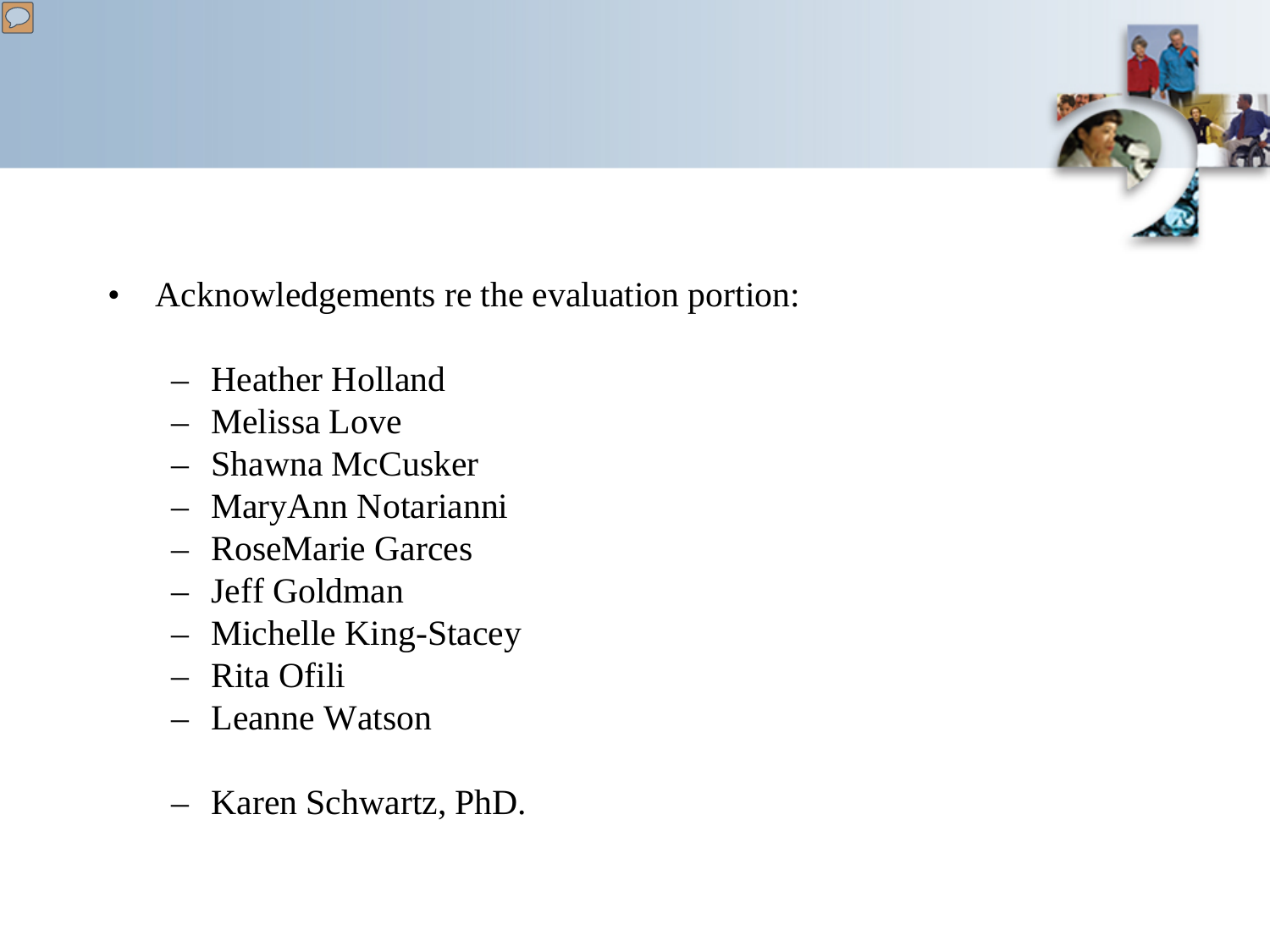## The Future



- Ongoing evaluation and feedback
- Mentoring established as an important professional practice activity
- Primary component of professional development
- Sharing program model with other healthcare settings
- Publishing qualitative results
- Introducing potential of Facetime, Skype and electronic mentoring across campuses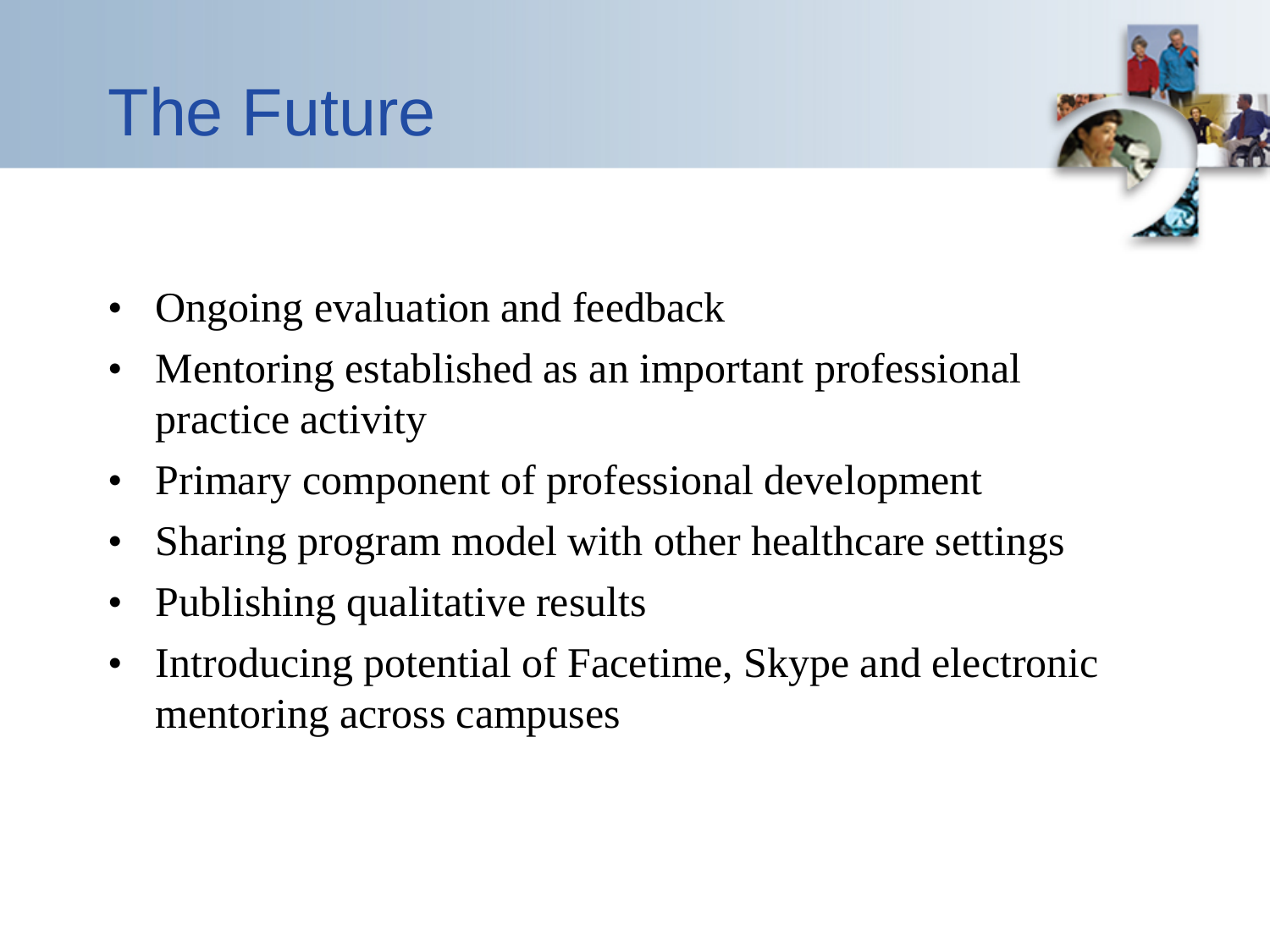## **Summary**



- Overall, the TOH Social Work mentoring program offers a self-directed opportunity to self reflect, develop confidence, enhance resource gathering networks, strengthen problem solving skills, and gain insight into the practice of social work in healthcare
- Sustainability:

 Mentors ask to repeat the experience Mentees become mentors